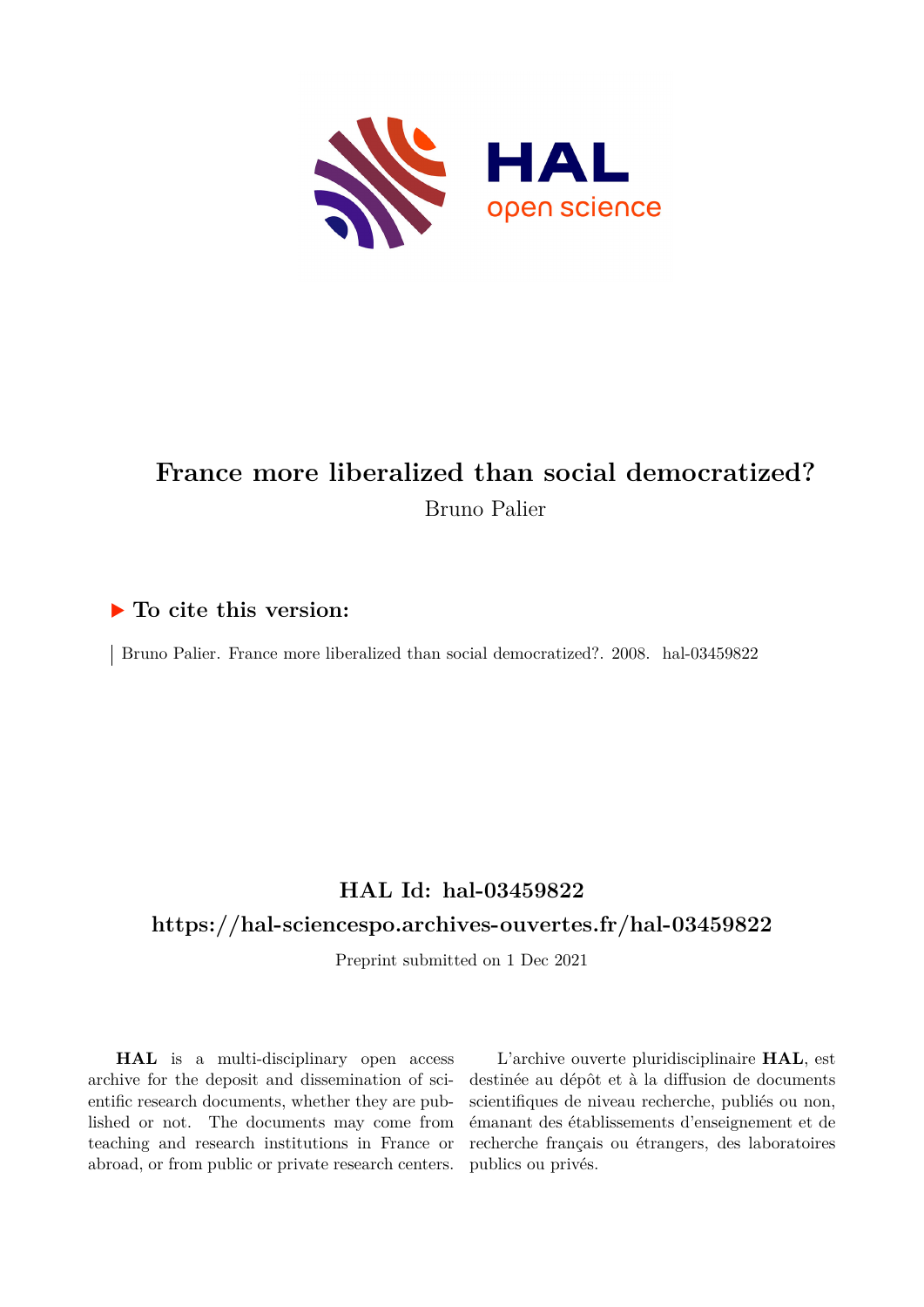### France more liberalized than social democratized? France followed the typical "Bismarckian" trajectory of welfare reforms.

Bruno Palier Chercheur CNRS au CEVIPOF (Centre de recherches politiques de Sciences Po). Bruno.palier@sciences-po.fr

Paper for the conference "The Nordic Models: Solutions to Continental Europe's Problems?" Center for European Studies at Harvard, 9-10 May 2008

DRAFT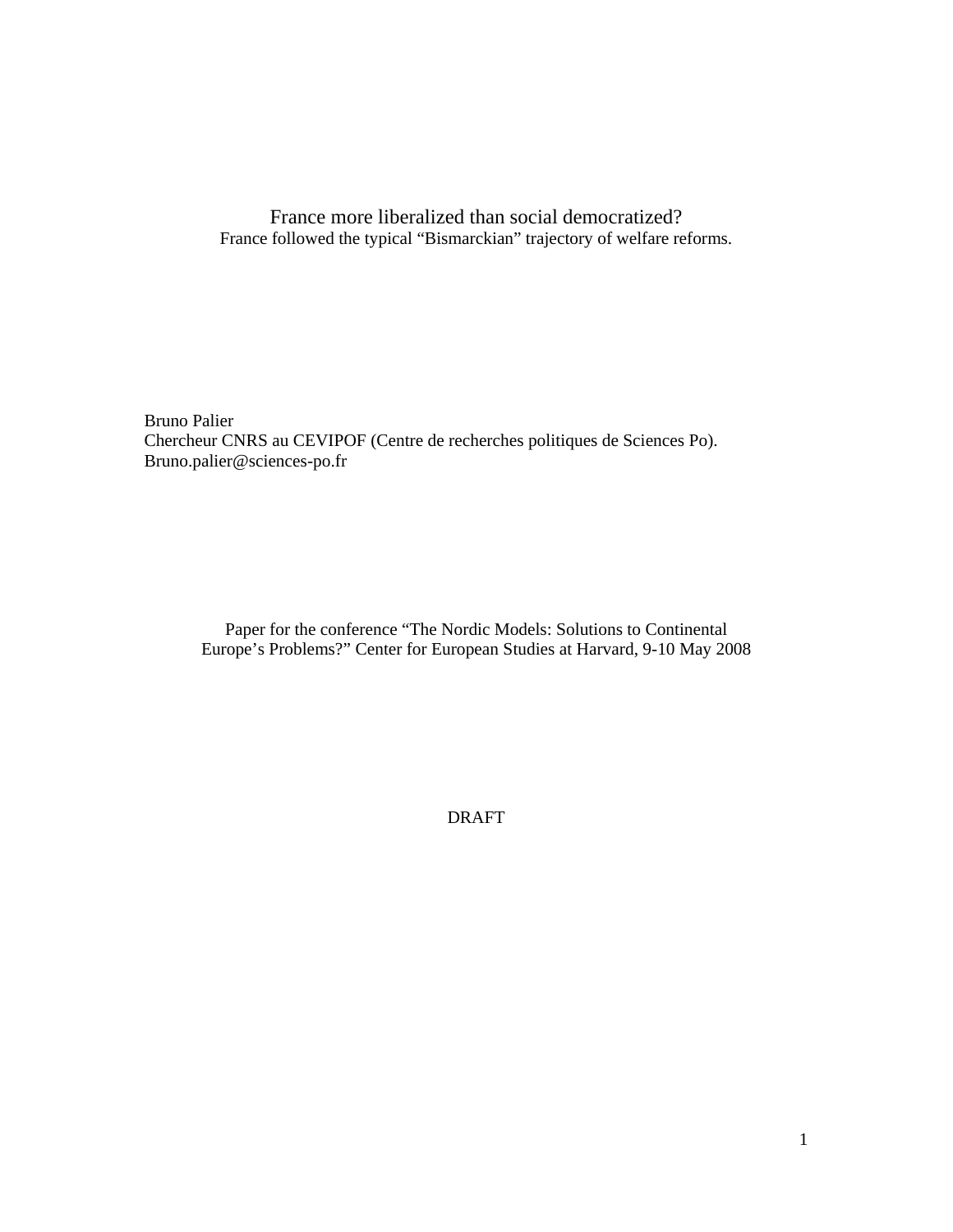In this paper, I would like to propose a general interpretation of welfare reforms, to be associated with changes in macro-economic policies. One can show that there has been a close linkages between Keynesian macro-economic policies and the welfare state that developed during the Trente glorieuses. The late 1970s and 1980s are years of divorce between the two realms. The 1990s and 2000s are years of attempt for reconciliation. During these, there has been three types of trajectories, (exactly as they were three worlds of Keynesian welfare capitalism).

After having done that, I would like to show that France has followed the typical Bismarckian trajectory of adaptation of its social protection system to the new economic environment. Then I will try to answer why France did not chose the social democratic way of adaptation. I will show that it has followed the typical "Bismarckian" trajectory, which in the French case look more like a combination of rigid advantages for the indisers and liberalization for the outsiders. I will eventually underly schematically the main difference between the French and Nordic contexts.

I. The history of the relationships between Macro-econmic and social policies.

I believe it is possible to see a pattern in the various reforms enacted since the early 1990s, starting from an general interpretation drawn from an analysis of the relations between economic policy and social policy. It appears, in fact, that the set of reforms carried out aimed to readjust social policies in order to bring them in line with the new, mainly supply-sided economic norms rather than the demand-sided norms of the Keynesian era. In this section, I will analyze the common features of these reforms that support this assumption. I will begin by reviewing the type of economic compromise on which the French welfare state was based during the *trente glorieuses*, then outline the reasons this compromise entered a crisis, and conclude by underscoring the economic coherence of the reforms conducted, their disparities notwithstanding.

I.1 Social protection during the *Trente Glorieuses*: product of and support for the Keynesian compromise.

I.1.1 The Golden Age of the welfare state is Keynesian.

European social protection schemes developed considerably over the course of the 1945-1975 period known as the *trente glorieuses*. During that time, economic and social policies were oriented toward the goal of full employment. This was achieved early in the period due to a serious lack of manpower and the reconstruction work required in countries devastated by war. Later on, social policies would appear as the preferred tool for maintaining full employment and supporting strong economic growth based on mass consumption.

Social protection mechanisms are a way of supporting and boosting economic growth: they create jobs (in the health care system and social protection agencies); they help support the consumer capacity of those who can no longer work, due to illness, unemployment, old age or infirmity; in that they guarantee a secure income, they prevent over-saving and allow individuals to devote a increased share of their income to spending; they are also tools for encouraging consumption (by increasing welfare benefits or creating jobs in the public social services). Economic growth in the years 1945-1975 (the *trente glorieuses*) rested largely on the virtuous interactions between the development of the mass-produced consumer goods industry, mass consumption and the extension of social protection.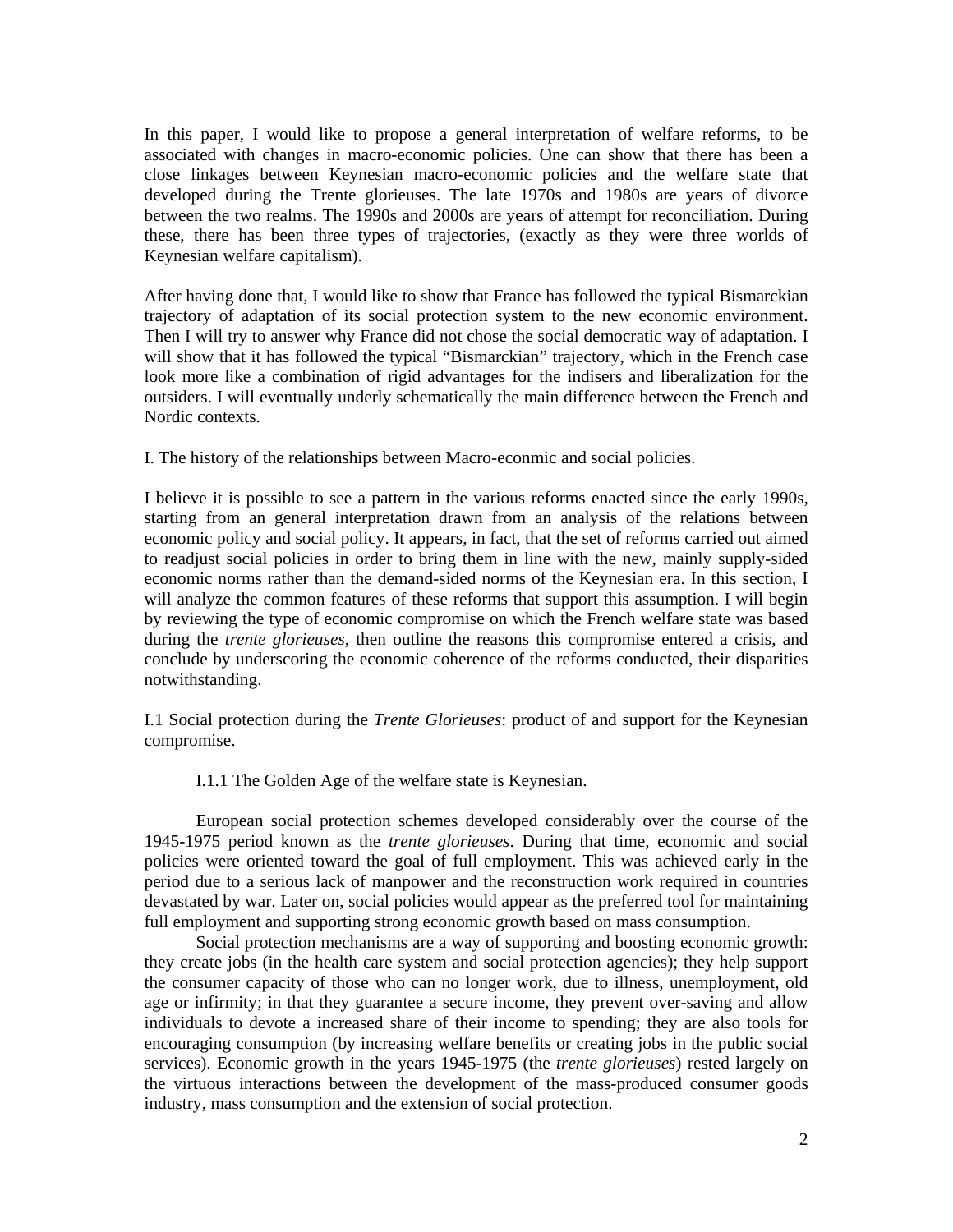If social policies have enabled economic growth, this growth (particularly the strong productivity gains in the industrial sector) freed up the necessary resources for an unprecedented development of social policy. The social transfers achieved through social policies provided a means of guaranteeing social rights for all European citizens, without making their well-being entirely dependent on the labor market. Already in the 1940s, Karl Polanyi thus identified a common feature of all social protection schemes<sup>1</sup>: the aim is to release individuals from the laws of the market alone, both by striving for full employment and by guaranteeing a substitute income in the event problems arise. In response to the industrialization of economies and society and the development of a market economy, collection actions were set up to prevent the individual from being totally subject to the market, in particular the labor market. Through social protection mechanisms, the work an individual performs is not a mere commodity: it is stimulated and regulated, and social transfers guarantee a substitute income in the event people are no longer able to work. As Gøsta Esping-Andersen conceptualized it, social protection schemes fulfill a function of decommodifying individuals: "Social rights... permit people to make their living standards independent of pure market forces. It is in this sense that social rights diminish citizen's status as 'commodities'.**"**<sup>2</sup>

De-commodification does not however occur outside of the economy, but is an aspect of economic and social policies themselves: social policies ensure a certain rate of consumption (and consequently outlets for companies). The expansion of social protection thus does not run counter to capitalism, but thanks to a particular form of it in which state intervention is seen as legitimate because it guarantees the level of consumer capacity of citizens/consumers/welfare beneficiaries*.*

#### I.1.2 Pierre Laroque and French *Sécurité Sociale* are Keynesian

In France as elsewhere in Europe, from the start in 1945, the contributory social insurance plan *Sécurité Sociale* was part of an overall economic policy that aiming and resting on full employment, which would later be qualified as Keynesian policy. As it is emphasized in the statement of purpose presenting the law of October 4, 1945 that introduced the social security system: "Building [*Sécurité Sociale*] depends on a complex set of measures that involve the country's entire economic and social policy: economic measures designed to prevent recession by ensuring a permanent balance among activities, the organization of employment ensuring job opportunities for all, insurance of wage-earners against arbitrary hiring and firing, wage policies that ensure all workers enough money to live on."<sup>3</sup>

Even if in the 1940s such policies were not yet labeled Keynesian, the ideas were there in simplified form: "The full employment economic policy cannot be dissociated from the policy of income redistribution precisely because income is to a large extent a function of full employment itself, and because it is the failure of full employment policy that creates the need to distribute substitute income to the unemployed..."<sup>4</sup>

From 1945 to 1976, Keynesian ideas dominated the conceptions of the various actors responsible for economic and social policy in France.<sup>5</sup> As Pierre Laroque (senior civil servant in charge of setting up the social security system in 1945) recalled in lessons given at the

<sup>&</sup>lt;sup>1</sup> See *The Great Transformation*, Boston, Beacon Press, 1944. <sup>1</sup> See *The Great Transformation*, Boston, Beacon Press, 1944.<br><sup>2</sup> G. Esping, Anderson, *The Three Worlds of Welfare Capitalist* 

<sup>&</sup>lt;sup>2</sup>G. Esping-Andersen, *The Three Worlds of Welfare Capitalism*, Cambridge, Polity Press, 1990, p.3. <sup>3</sup>Ouoted by Join Lambert (ed.) *Politiques sociales* Peris, Delloz, 1997, p. 376

Quoted by Join-Lambert (ed.) *Politiques sociales*, Paris, Dalloz, 1997, p. 376. 4

P. Laroque, " De l'assurance à la sécurité sociale, l'expérience française," *Revue internationale du travail,*  vol. LVII, n<sup>o</sup> 6, 1948, p. 626.

<sup>&</sup>lt;sup>5</sup> P. Hall, *Governing the Economy: The Politics of State Intervention in Britain and France*, New York, Oxford University Press, 1986; B. Jobert, *Le social en plan,* Paris, Éditions ouvrières, 1981.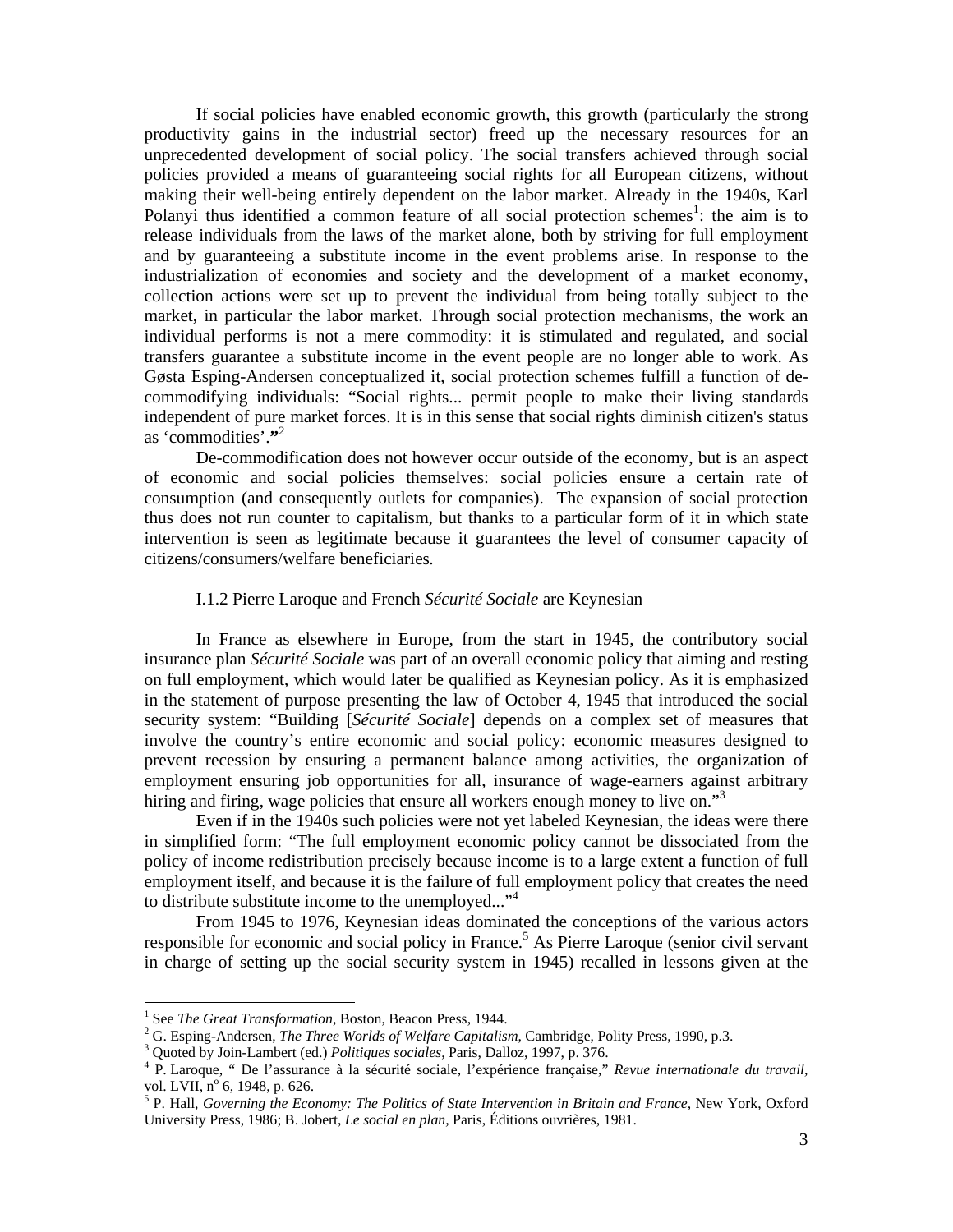*Institut d'études politiques* in Paris in the 1960s: **"**The contributory social insurance plan is dominated by a concern to tax surplus buying power in periods of prosperity to revert these sums in periods of crisis, in order to guarantee adequate stability of economic growth, maintain the population's purchasing power and thereby economic activity and employment capacities. It is thus both an economic policy instrument and a social policy instrument."6

Welfare benefits, as a complement to full employment policy, salary policy and regulation of the labor market, enable "workers to strengthen their earning capacity."<sup>7</sup> Before being considered as costs, social expenditure was long considered as income that could be distributed to households. In a market-oriented economy that can no longer set wages as of the mid-1950s, governments could have an effect on household incomes not only through taxation but also by setting the rate of social contributions and welfare benefits. Thus, starting in the late 1950s, governments successively ensured a swift rise in the level of welfare benefits. The share of welfare benefits in available household income has risen constantly since 1945, going from 19.3 % in 1960 to 32.4 % in 1980 and even 36.9 % in 1985.

It is not surprising to find in the *Traité du social* (the first edition of which dates from 1977 and whose authors are known for their receptiveness to Keynesian ideas, as shown by Nicole Questiaux, Minister of Social Affairs and National Solidarity in 1981 and 1982) a defense and illustration of the economic function of social spending: "Social expenditure first of all regulates consumption. In a society in which nearly 50 % of the population is inactive, it is important for the latter to have an income that can be spent. In this regard, *Sécurité Sociale* redistributes over a greater number a minimum of purchasing power without which the consumer society could not function. In 1975 and in 1981, in talking about economic recovery, the government naturally made reference to the amounts paid to heads of households, retired persons and the unemployed: it is much easier for the government to achieve an immediate effect in this way than to increase direct incomes."8

French *Sécurité Sociale* thus appears as an economic policy instrument. In periods of crisis, social protection is supposed to diminish the risk of recession, it is a means of sustaining or reviving demand. In this approach, social transfers are one of the instruments of countercyclical policies. Thanks to *Sécurité Sociale*, basic needs are covered, thus creating the minimal incentives to consume and do business. Welfare benefits also guarantee the maintenance and productivity of the labor force, particularly by improving its health conditions. Social expenditure can thus also be considered as a human investment that contributes to economic growth.

The French social protection scheme was thus long conceived as being directly beneficial to employment in that it was conducive to the economic development of activity in the health care and social sector, thus encouraging job creation and structures in the tertiary sector and the third sector (hospitals, health care, pharmacy, social aid, etc.). The health sector provided 1,657,839 jobs in 1992, or 7.4 % of total jobs.<sup>9</sup> The general *Sécurité Sociale* fund itself employs nearly 180,000 people. That the *Sécurité Sociale* made a positive contribution to the economy in its first thirty years seems undebated. The economic growth of the 1950- 1975 period was in particular buoyed by the extension of the contributory social insurance scheme, the fruits of which were redistributed: "In economic terms, the development of our social security scheme accompanied, and probably favored, the rebuilding of the French economy — in a shambles and withdrawn into itself —, as well as the considerable increase

<sup>6</sup> Quoted by Kerschen, " L'influence du rapport Beveridge sur le plan français de Sécurité sociale," *Revue française de science politique:* " La protection sociale en perspective," no. 4, vol. 45, August 1995, p. 577.

R. Castel, 1995, *Les métamorphoses de la question sociale*, Paris, Fayard. p. 375. 8

<sup>&</sup>lt;sup>8</sup> J. Fournier, N. Questiaux, J.-M. Delarue, *Traité du social*, Paris, Dalloz, 1989 (5<sup>th</sup> ed.), p. 549.

<sup>&</sup>lt;sup>9</sup> J.-F. Chadelat, "La Sécurité sociale, un acteur du soutien de la croissance et du développement de l'emploi," *Revue française des affaires sociales,* October-December, vol. 49, no. 4, 1995, p. 87-88.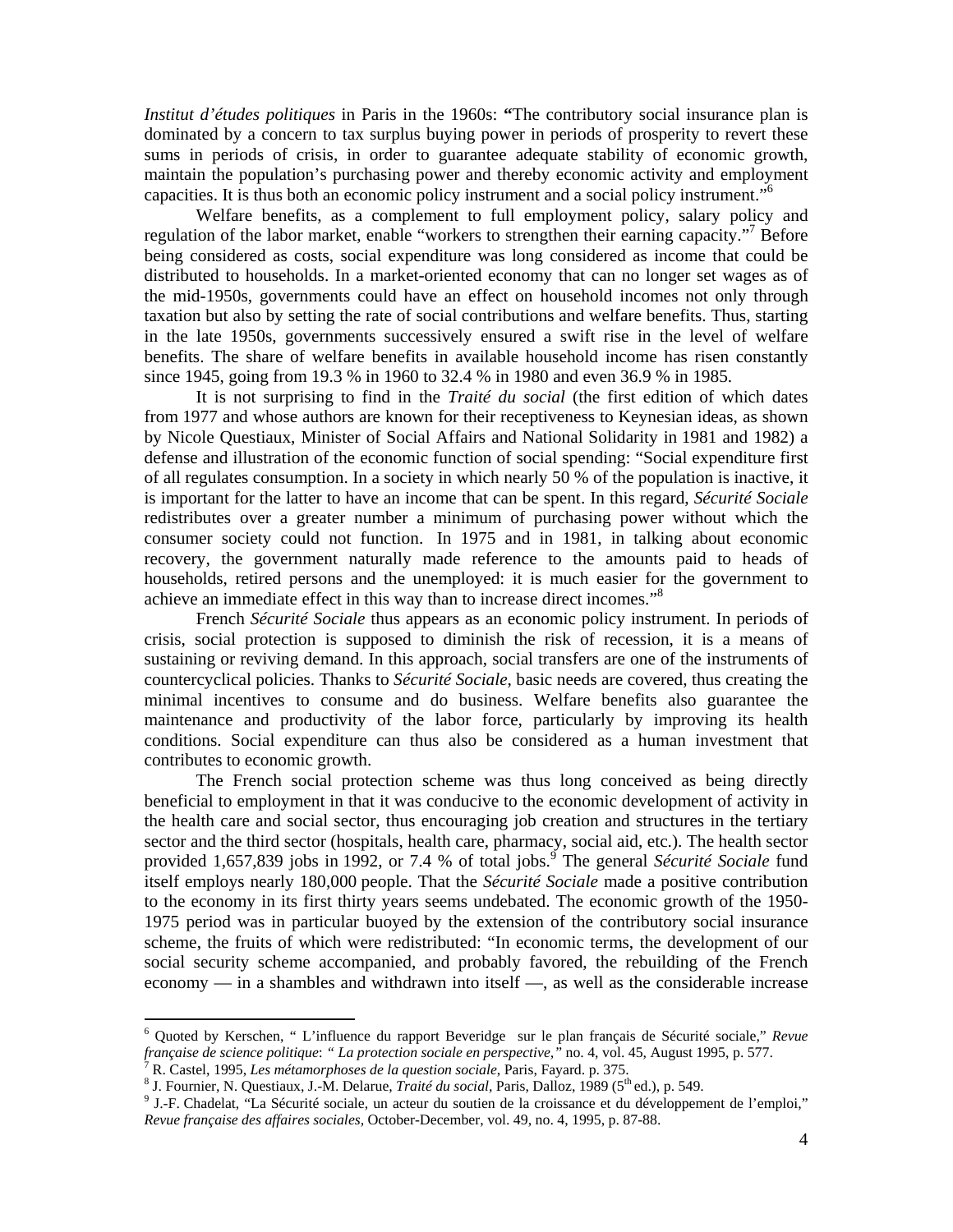of national wealth as well as the standard of living of individuals that marked the thirty years from 1945 to 1975."10

During this period, economic policy and social policy objectives were perfectly compatible: public spending on social protection contributed to economic growth while improving not only the population's standard of living but their living conditions. The substantial achievements obtained in France by introducing *Sécurité Sociale* could thus be outlined as follows: "A real sense of security has rightly been created and developed among the population. Old age is no longer indicative of poverty. The population, thanks to social security, has benefited from the considerable progress made in medicine since 1945, which has diminished human suffering and misfortune, particularly among children, where the mortality rate has dropped significantly."<sup>11</sup>

#### **I.2 Challenges to Keynesian policies**

#### I.2.1 The failures of the 1970s.

The 1970s were characterized by an increase in social demands, partly due to the recession, while at the same time these very economic difficulties resulted in a decrease in tax revenues and social contributions. The deficits caused by this scissors trend of expenditure and revenue became a major problem for European governments. If social deficits were seen as problematic, it was also because macro-economic analyses had changed. In the context of a Keynesian policy, temporary public deficit is an instrument for public action intended to spur consumption, which in turn should lead to economic recovery, itself leading to a rise in tax revenues that should rapidly cover the public deficit.

However, in several European countries, the Keynesian use of social policy at the end of the 1970s ended up in a serious and traumatizing failure. The two experiences of economic reflation by increasing welfare benefits that were undertaken in France in 1974/1975 and in 1981/1982 did not produce the expected results. They indeed stimulated consumption, but of imported products, and thus did not lead to an upturn in domestic economic activity or in higher tax revenues. As a result, public deficits grew inexorably deeper, the trade balance showed a huge deficit, capital left the country and exchange rates were unfavorable. To face this, the franc was devaluated several times, tax rates increased, inflation rose and the ranks of the unemployed swelled. The situation was described as stagflation, encompassing economic stagnation, unemployment and inflation. The Keynesian equation was skewed by the opening up of the French economy. The Labor government in Great Britain was in a similar position; after having implemented a reflation policy based on a hike in welfare benefits, in 1979 it ended up having to borrow from the IMF in order to repay a public debt it could no longer service.

#### I.2.2 New macro-economic policies.

 $\overline{\phantom{a}}$ 

Implementation of the standard Keynesian recipes of the past thus produced unexpected results, anomalies that posed a challenge to the general framework of public action. And so new macro-economic policies gradually became the norm in Europe. They were characterized by budgetary rigor, wage regulation, monetarism and business competitiveness. During the 1990s, the establishment of the European market (which guarantees free competition among all European firms) and the criteria set out in the Maastricht Treaty and the Stability and Growth Pact (which corresponded to a coherent vision of economic policy: reduced public debt and

<sup>&</sup>lt;sup>10</sup> Rapport du Comité des Sages des états généraux de la Sécurité sociale, 1987, p. 6.

<sup>&</sup>lt;sup>11</sup> Rapport du comité des sages des États généraux de la Sécurité sociale, 1987, p. 5-6.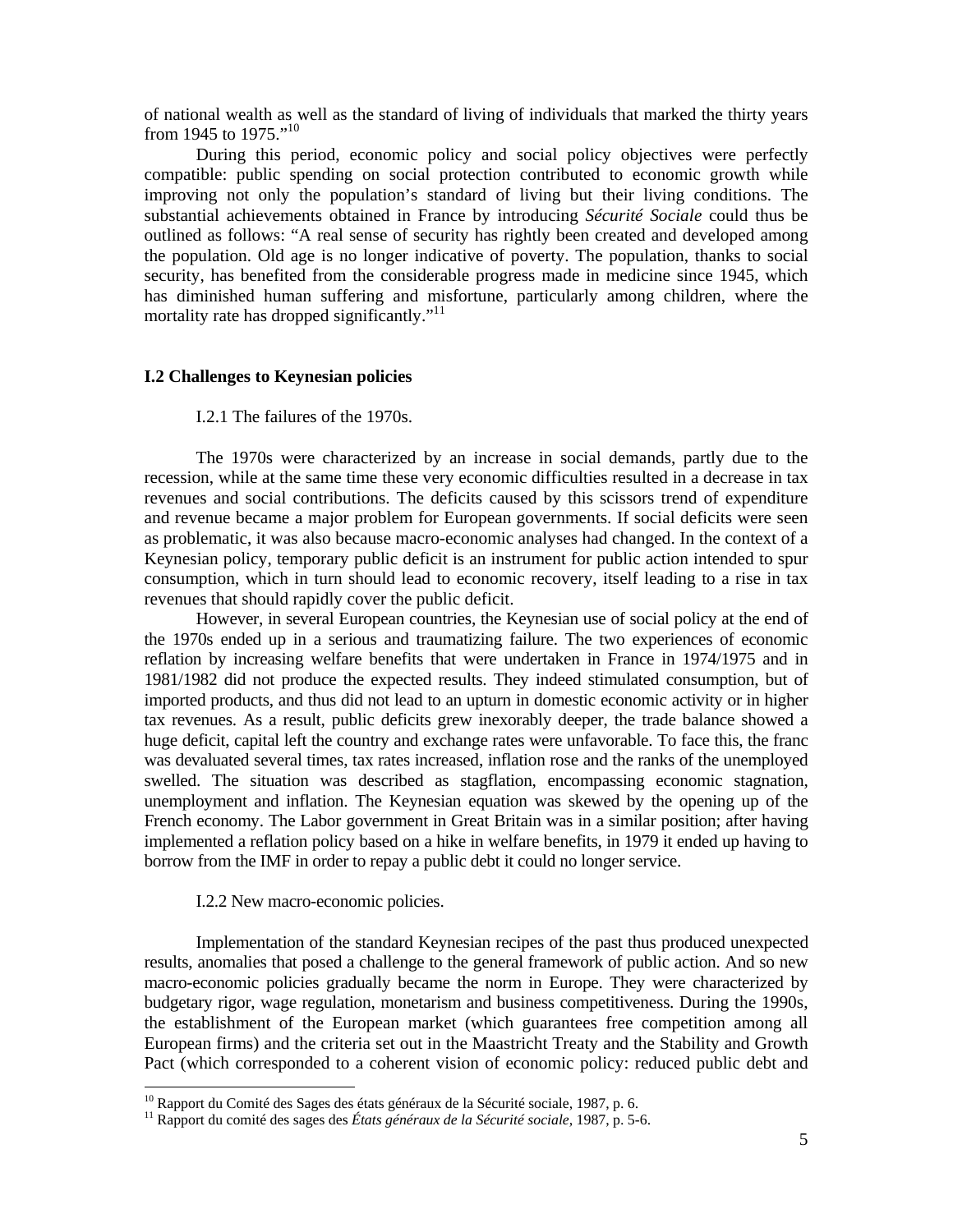deficit, curbed inflation, fixed exchange rates) denote the widespread adoption of a new economic policy model that differs from Keynesian policies. These are monetarist and neoclassical supply-sided policies that promote free trade (deregulation, flexibility) and are based on budget orthodoxy (reduced debt and deficits, low interest rates, low inflation rates).

As regards economic policy, this paradigmatic change,  $12$  which began in the late 1970s, took place in most European countries individually throughout the  $1980s^{13}$  and was set in stone in the European treaties in the early 1990s (opening of the Common Market in 1992, Maastricht Treaty in 1993). However, social policies long continued to function according to the Keynesian logic of the past. Such disparity with new global economic rationale plunged social policies into crisis.

In this new economic policy model, social protection expenditure and the state no longer have the same functions. Social protection schemes have had to be adapted to a supply-side policy rather than a demand-side one. If the role of the state is to be diminished, its economic objectives are also modified. Full employment is no longer a direct aim of macro-economic policies, it is conceived as the future outcome of virtuous sequences triggered by new policies: slower rise in prices and wages, gains in competitiveness and productivity, rise in business profit margins and added value not redistributed through wages, investment, job creation. In this case, it is no longer public spending, and particularly social spending, but private investment that is supposed to create jobs. Many economic analyses have therefore emphasized the weight of the state and social expenditure, its role in the rise in unemployment and the mechanisms of "stagflation": social expenditure becomes more a cost than a factor of economic growth and political and social stability.

I.2.3 New norms for the Welfare State: reduce spending, boost employment, focus on supply

The research of several economists has propagated new norms of social protection action throughout Europe. There is not room here to describe the recommendations of the various experts, particularly within international organizations such as the OECD and the World Bank, $^{14}$  but I will outline the main features of these new norms of action.

Whereas social spending was long conceived as favorable to economic growth, one of the main new orientations is to reduce public social spending in order to provoke a drop in mandatory source deductions, particularly employer social security contributions, so as to make them profitable again.

 The advent of reduction policies paved the way to begin seeking new economic functions for social protection. As a rule, the basic philosophy has been to adapt social protection schemes to a supply-side rather than a demand-side policy. According to the new norms being developed, the welfare state should be placed in the service of competition (among businesses, states, individuals). The reforms should make social protection schemes more conducive to employment by reducing their cost rather than increasing social spending.

Social programs should also be more favorable to employment by increasing the incentive to work rather than to receive welfare benefits for remaining inactive. These social spending activation policies aim increasingly to condition unemployment benefits on training activities and active job hunting, "to make work pay" by creating tax credits for poor workers, attempting to increase the employment rate among young people, older people and women.

<sup>&</sup>lt;sup>12</sup> See Peter Hall, op. cit..

<sup>&</sup>lt;sup>13</sup> Bruno. Jobert, *Le tournant néo-libéral en Europe*, Paris, L'Harmattan, 1994.<br><sup>14</sup> Regarding the World Bank's approach, see B. Palier, L.-C. Viossat (eds.), *Politiques sociales et mondialisation,* Paris, Futuribles, 2001 and on the OECD approach, see K. Armingeon, M. Beyerler (eds.), *The OECD and European Welfare States*, Cheltenham: Edward Elgar, 2004.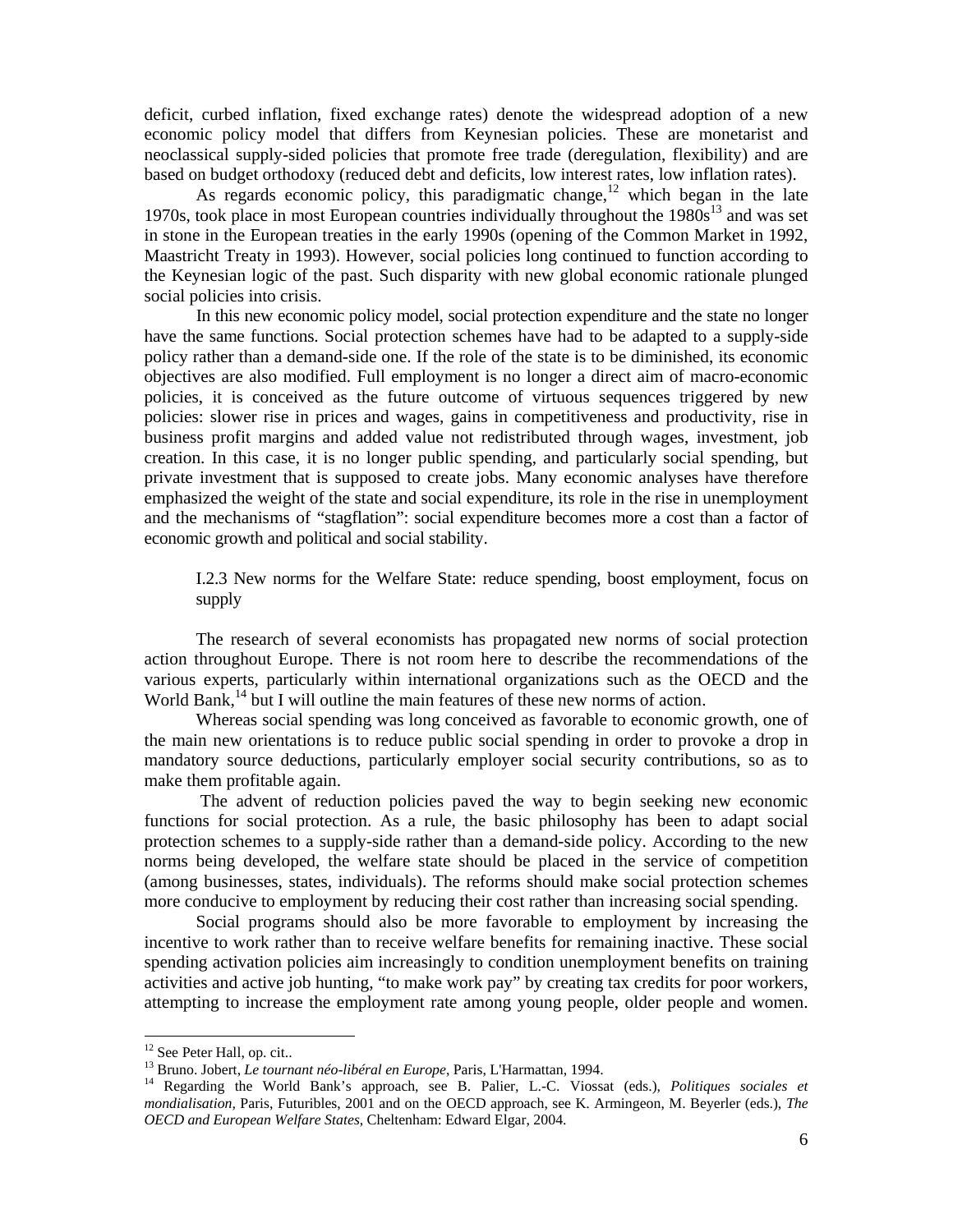The aim is to move from a (non-market) guaranteed substitute income (de-commodification) to an incentive strategy aiming to favor return to employment and bring individuals back into the job market (re-commodification).

Another general principle, congruent with the need to curb spending, is to focus public intervention on those who need it most and no longer advocate universal social policies. The aim is also to involve all social protection actors: not only the state, but the market, the family and voluntary associations to promote a more effective and more individually-tailored social protection than what government agencies have to offer. Lastly, social protection should help develop new private, profit-making economic initiatives that foster growth and employment (pension funds, medical research and health care, personal services).

#### *I.2.4 The three worlds of welfare reforms.*

 $\overline{a}$ 

Due to path dependency phenomena, one can conclude form the recent literature that there has been three ways of adapting welfare systems to this new economic and paradigmatic environment. One can indeed identify three approaches to reform of the Welfare State. Each approach reflects the distinctive historical and institutional challenges of a particular social protection regime. $^{15}$ 

*The Liberal way.* In Liberal countries such as the US and the UK, the policies implemented to meet the new included: increasing the role of the market in social protection (health and pensions); developing policies that targeted the most disadvantaged and the most deserving individuals; reinforcing workfare measures, and promoting labour market flexibility. All of these policies simply reinforced the social protection system's residual and liberal characteristics, not to mention the social control and repressive features of policies intended for the poor.

*The Nordic Way.* The Nordic countries at first set up policies to maintain full employment, introducing policies in which the State intervened as the employer of first resort. They provided sabbatical leaves (for training, taking care of children or others; these leaves were paid if they led to an unemployed person being hired), new training opportunities and greater public sector employment. However, in the early 1990s these countries were obliged to come to terms with the costs and government deficits associated with these full-employment policies. Consequently, they (and especially Sweden) came up with new policies designed to privatize, decentralize and debureaucratize certain services. These new policies were accompanied by policies to reduce social expenditures, such as restricting the eligibility criteria for benefits and lowering benefit and service levels. These have however been done in an egalitarian way (everyone suffering form the cuts, even the insiders). Following across-theboard cuts in their social expenditures, these countries tired to find the underpinnings of "working society" in their policies, especially their employment policies. So they placed new emphasis on the "activation" potential of social expenditures. By the end of the 1990s, the Nordic countries had returned to very low levels of unemployment and high employment rates, while generally observing conservative budget practices. Though their taxes are very

<sup>15</sup> In 1996, Esping-Andersen was already pointing out that different Welfare States respond differently to the challenges raised by globalization. See G. Esping-Andersen, *Welfare States in Transition, National Adaptations in Global Economies*, London: Sage, 1996. Paul Pierson argues that one type of social protection reform dominates each regime: in liberal regimes reform is based on recommodification; in social democratic regimes reform is based on cost-containment; and in continental systems, reform is based on recalibration, which adjusts social programs to the new risks and needs. Paul Pierson (ed.), *The New Politics of the Welfare State*, Oxford: Oxford University Press, 2001, Conclusion.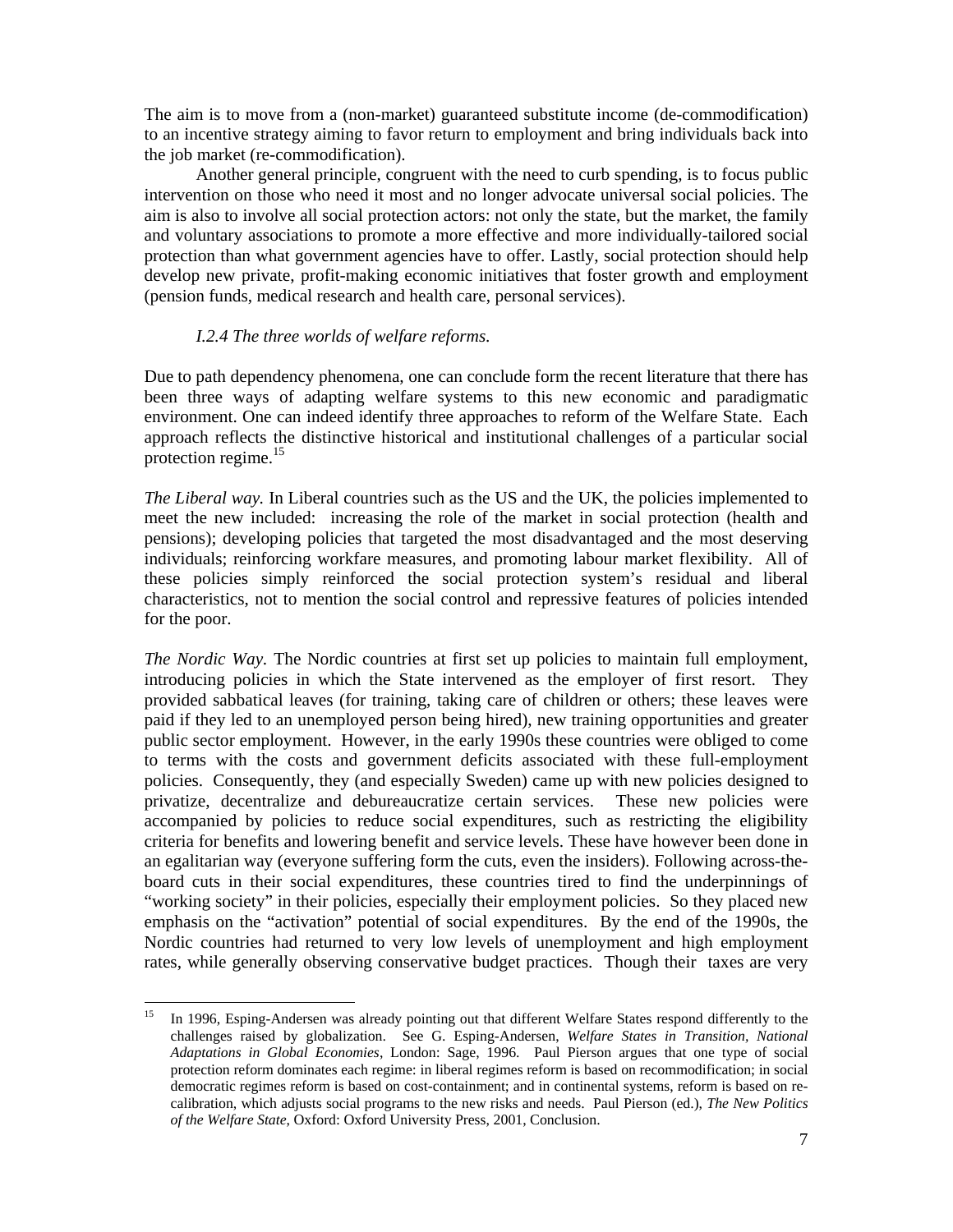high, their populations tolerate them since everyone works, helps to finance the Welfare State and receives generous benefits.

In continental Europe, changes were rare, came later than elsewhere, and were more limited in scope. Yet for the most part these changes, too, exemplify the logic of the continental systems. Throughout the 1990s, pension reform in France and Germany primarily involved changing methods for calculating pensions, rather than changing the logic of their respective systems. Similarly, measures taken in France and Germany to control health costs remained within the framework of the institutions providing health insurance. Lastly, in 1995 Germany showed confidence in its approach to social protection by creating a new social insurance scheme for long-term care, with a design in keeping with other parts of the German social protection system.

Those welfare regimes have developed the most the "labour shedding" and "welfare without work" strategies. In social protection systems based on social insurance, the approach chosen to deal with the unemployment problem has often included encouraging women to go back home and take care of the dependent members of the family, young people to delay their entry into the labour market (for example, by extending their studies), and ageing workers to take early retirement, disability leave or extended sick leave. Germany applied this approach extensively, using early retirement (funded through the system of unemployment insurance) and extended sick leave; France took a similar approach but used various forms of early retirement (the public system or the system funded through the unemployment insurance), lowering the legal age for retirement to 60 years of age. This was also the approach chosen by the Netherlands, through a disability system that had accepted de facto the responsibility for many of the country's unemployed. These policies led to reductions in the workforce (which finances the growing social expenditures) and therefore less people paying for welfare; the diminished workforce led to increases in payroll taxes (which discourage job creation).

However, one can assert that during the last years, Conservative corporatist welfare systems have also gone through structural reforms. Since the early 2000s, a new wave of reforms is developing in Continental Europe: the 2003 pension reforms and the 2004 Health reforms in France, the Hartz reforms and the 2010 Agenda in Germany, etc. These reforms are not only retrenching social insurance benefits, they are implementing structural adaptations rendered possible by previous institutional reforms presented above. With regard to pensions, not only are benefits planned to be reduced, but a new basic safety net is implemented in Germany, and additional, fully funded schemes are proposed for German (Riester funds), French (PERP and PERCO) and Italian citizens. In Health, more and more room is being given to competition and private actors, as with the Douste Blazy reform or again through the 2003 German changes. Activation measures are gaining force in the unemployment reforms implemented in France, Germany and other continental European countries since the early 2000s. Cheaper and more flexible jobs are being created through care policies. The accumulation of all these recent institutional and structural changes in social insurances, new employment policies (activation, making work pay) and new developments in care policies may signify a general paradigmatic change for the continental welfare states, evincing a shift away from systems aimed at income and status maintenance towards activated and employment friendly welfare systems. Such structural adaptations may appear marginal in the first place. However, the study of the national cases shows that, however trivial they may appear when introduced (being usually presented as a mere complement to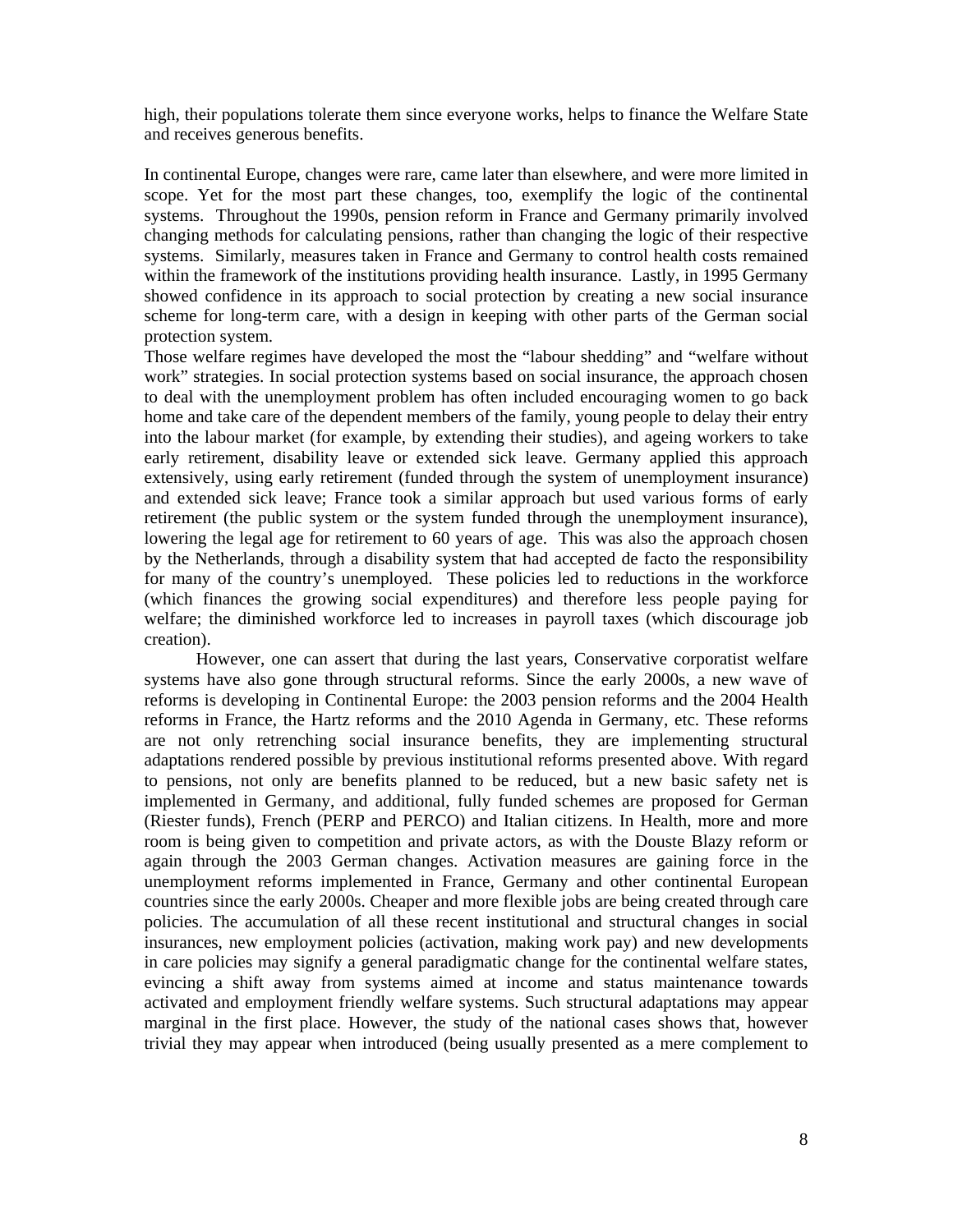the still central social insurance systems), these policies can develop little by little, to eventually form a veritable 'second world' of welfare within one country<sup>16</sup>.

When comparing the welfare reforms in Bismarckian countries, one can see the introduction of funded schemes for pensions (as well as reductions in early pensions), the activation of the inactive population (including mothers - even lone mothers), hence the defamilialisation of care and the introduction of competition and rampant privatisation into Health insurance systems. These structural changes mean first a shift away from the typical answers to the difficulties of traditional Bismarckian welfare regimes in the 1970s and 1980s, ie the "labour shedding strategy". Governments are currently trying to escape the "welfare without work" trap. In the long run, this may also mean a structural transformation of the Bismarckian welfare systems themselves. So far, we can at least identify on-going processes of dualisation. Studies of the specific trajectory of the welfare reforms in Bismarckian systems, show that it has followed neither the Liberal nor the Social democratic way, but a specific one, based on dualisation.

A process of dualisation.

 $\overline{\phantom{a}}$ 

One can show that these changes within the conservative corporatist welfare systems mean a process of dualisation of the welfare system, as well as of the population protected.

It has become clear that France has now a dual welfare system. On the one hand there are 'national solidarity schemes': family benefits, health care and poverty alleviation, delivering either universal or targeted benefits, mainly financed by taxation and controlled by the state. On the other hand, pensions and unemployment/employment policies have been retained in the social insurance world, even though the meaning of social insurance is changed, becoming more reliant on actuarial and activation principles. Ferrera has shown that dualisation also marked the development of Southern European welfare states, and Bleses and Seeleib-Kaiser speak of the dual transformation of the German Welfare State.

This dualisation also means that the whole population is not covered any more by the same principles and institutions. When the insiders (with full-time permanent jobs) continue to be insured (relatively 'less well' than before, thus needing to complement their protection with private schemes), a growing part of the population is experiencing the development of 'a-typical' jobs, and more people must now rely on other type of social protection than typical social insurance (mainly assistance).

This process of dualisation, meaning a change in the welfare system itself, should be understood by the political dynamic created by the Bismarckian welfare institutions themselves. As both Daniel Clegg<sup>17</sup> and Nathalie Morel<sup>18</sup> show, it is in the name of the spirit and practices of typical conservative corporatist social policies that changes are introduced in a segmenting way. As Daniel Clegg puts it "Generally, policies have enhanced protection for 'insiders' while targeting both benefit cuts and new activation initiatives on 'outsiders'. After a quarter-century of reforms these are thus neither fully activating nor fully compensatory welfare states, but ones that combine these facets in apparent contradiction. There is a suggestive parallel – and probably a two-way causal link - here with the dualism of labour

<sup>16</sup> Palier, Bruno, Martin, Claude, (eds.), 2008, *Reforming the Bismarckian Welfare Systems*, Oxford, Blackwell.

<sup>&</sup>lt;sup>17</sup> Clegg, D., 2008, "Continental Drift, On Unemployment Policy Change in Bisamrckian Welfare States", in Palier, Martin, pp.62-81.

<sup>&</sup>lt;sup>18</sup> Morel, N., 2008, « From subsidiarity to "free choice": child- and elderly-care policy reforms in France, Belgium, Germany and the Netherlands.", in Palier, Martin, pp.82-101.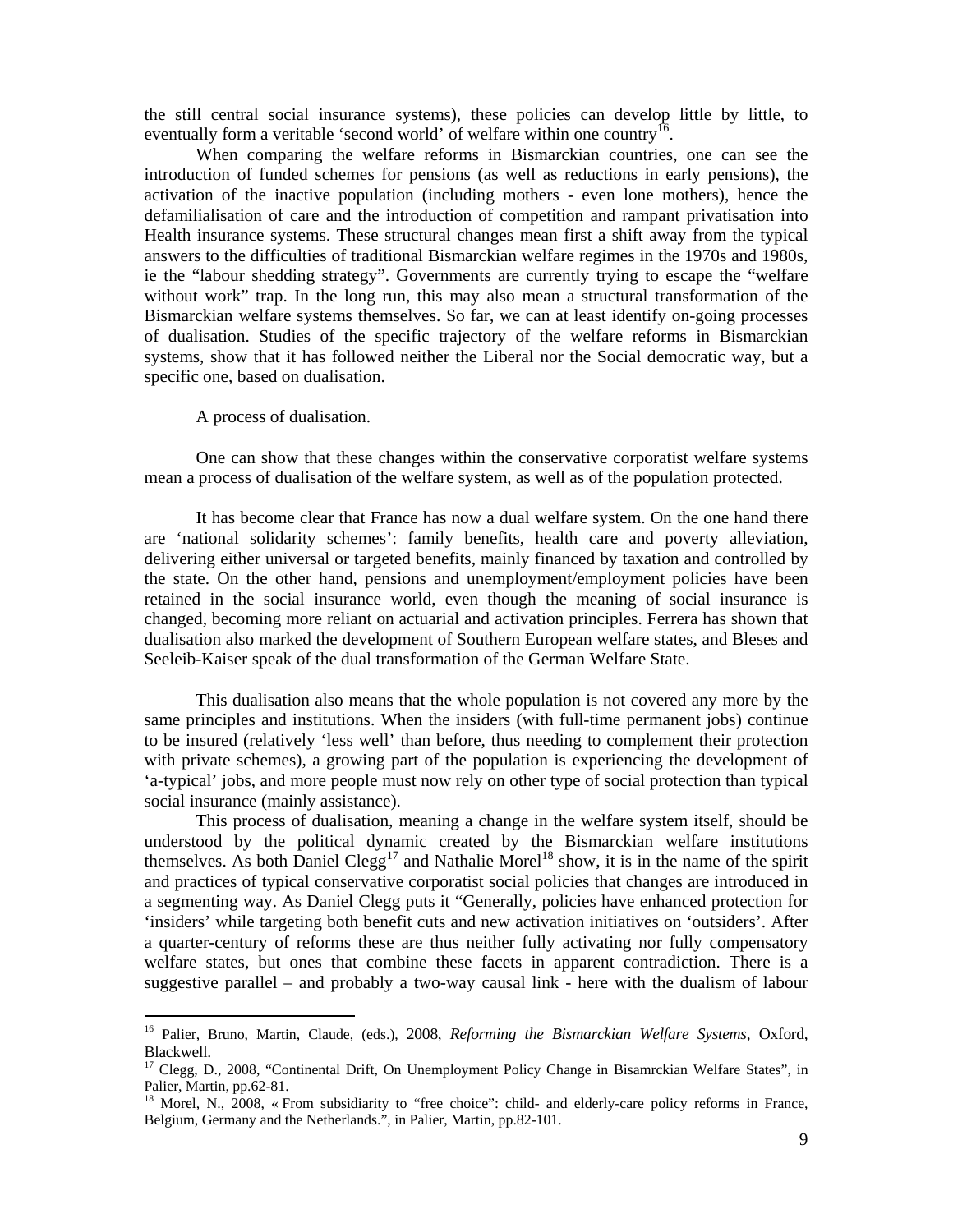market regulation increasingly found in much of continental Europe, where precarious employment contracts have been expanded as 'exceptions' that simultaneously contradict and reinforce the 'rule' of the standard employment relationship for core workers." In the same vein, Nathalie morel shows that "Care policies have not attempted to modify the traditional gendered division of labour in the household, and the family (or at least a family-like) environment is still considered as the best locus of care. Care policies have also tended to reproduce and reinforce the social stratification dimension of Bismarckian welfare systems: while low-income women have been encouraged to make use of long, low-paid parental leave schemes, and thus to withdraw from the labour market, various measures facilitating the use of private forms of childcare have been developed for higher income women."

We see here that everything happens as if the institutions had been changed in order to preserve the social order prevailing in the Bismarckian world of welfare! Does that mean that the future will be like the past? One can hypothesise that this dual way of reforming is the typical (conservative and corporatist) way of adapting to the new economic and social world<sup>19</sup>, and that this segmented pathway is quite robust and will shape the future of Continental Europe. Even if the situation was already fragmented and inegalitarian, the recent trend would deepen the divisions towards a more cleaved world: a dual labour market, a dual welfare system and a society divided between insiders and outsiders. Some others may think that this period of apparent contradiction in policies (activation AND compensation, defamilialisation, conciliation policies AND maternal wages) is merely a period of transition, the old world only starting to disappear (hence its remaining traces for the old insiders) while the new one is still young (new schemes and benefits will gain in importance, the new generation will not be treated like the old one was). Since we now better grasp the direction and content of the policy changes, the next research agenda will be to analyse their economic and social outcomes, once these changes will have matured enough to show what their impacts have been.

I will now turn to the specific way France has adapted its Welfare system.

<sup>&</sup>lt;sup>19</sup> These dualisation processes seem specific to the Bismarckian world since in Liberal countries, one speaks more of the squeezing of the middle class and of fragmentation (instead of dualisation) of societies, and in Nordic countries, unions, governments and their policies seem to have been able to remain encompassing.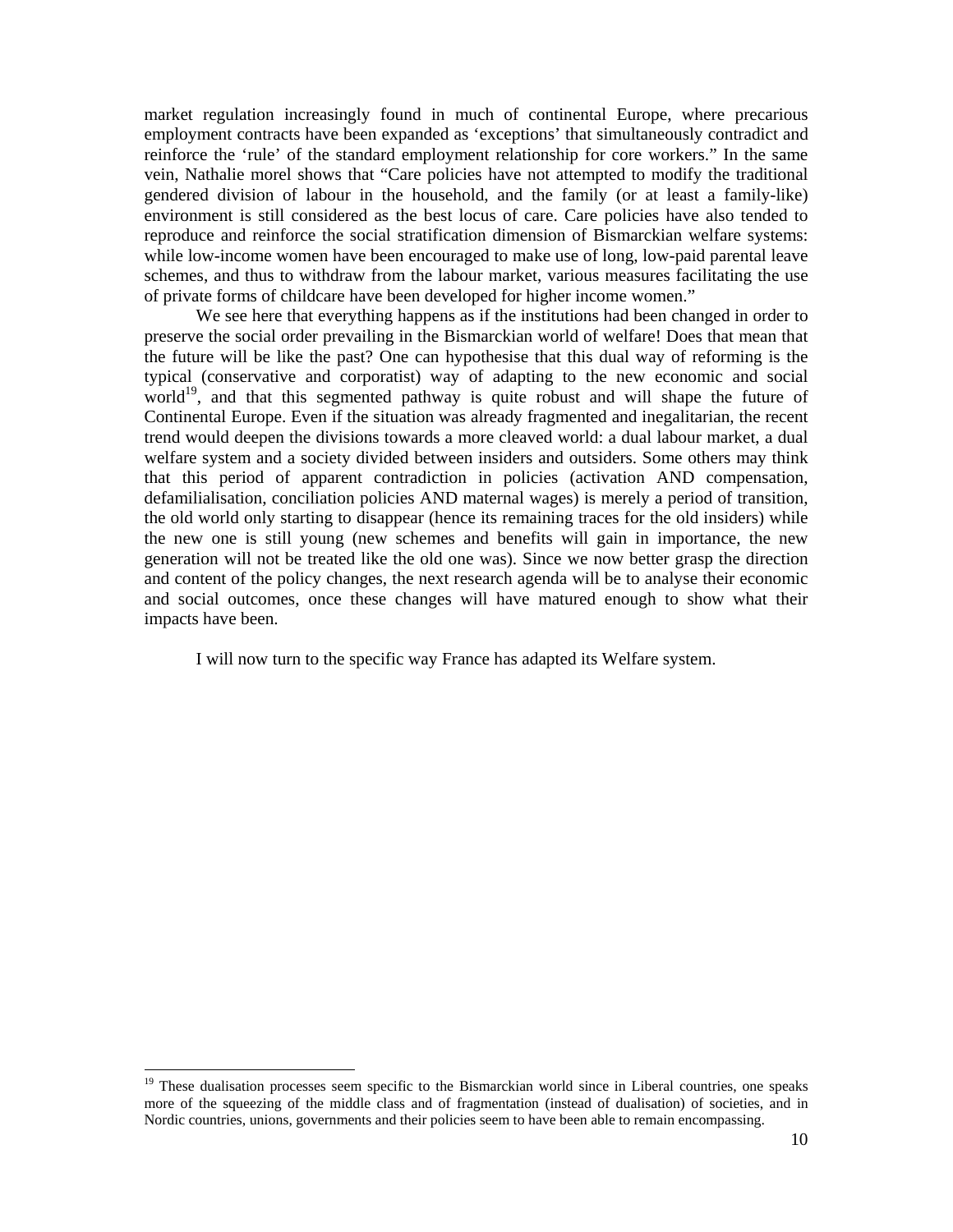#### **II The gradual adjustment of French social policy.**

The point here is obviously not to say that French policies are a mere application of the new international economic norms, but to point out the coherence of the content of reforms conducted in France with these general orientations. Little by little, French social policies have shifted: starting with the observation that traditional Keynesian policies have failed, new economic policies have been implemented that have become increasingly out of sync with social policies, which in turn are gradually readjusted to fit the new economic policy paradigm.

II.1 From the mid-1970s to the early 1980s: Keynesian upturn, rise in contributions, early retirement…

The initial response of the French governments to the recession of the 1970s does not fit at all within the normative framework described above (which moreover had not yet been formally outlined!). On the contrary, the social policies implemented continued to use a Keynesian framework.

As mentioned earlier, to deal with economic recession in  $1974-1976^{20}$  and in 1981- $82<sup>21</sup>$  reflation measures were enacted that relied on increasing welfare benefits. Between 1974 and 1984, in the face of rising unemployment, the rate of unemployment benefits rose.

Naturally, to deal with the recurrent *Sécurité Sociale* deficit, countless plans to rescue society security were devised from 1975 on, but I have shown elsewhere that they were less characterized by a reduction in social spending (except for a relative decrease in health insurance reimbursements; retirement payments and daily sickness allowance continued to increase) than by an increase in social contributions.<sup>22</sup> During the 1980s, even as they lowered income taxes, the successive French governments preferred to raise social contributions considerably in the context of plans to readjust the accounts of the *Sécurité Sociale* system rather than to lower welfare benefits, thus increasing the total amount of mandatory source deductions. The 10-point increase in source deductions between 1973 and 1984 is primarily due (9.5 points) to social contributions. Consequently, the percentage of social contributions in the GDP rose constantly, from less than 20 % in 1978 to nearly 23 % in 1985 (rate at which they have since remained stable).

To face the high rise in unemployment since 1974, successive governments first strove to preserve jobs for qualified males, thereby excluding all other workers, and especially women, from the job market. They sought to resolve employment problems by diminishing the labor supply. Companies chose a strategy based on high wages and quality production that favored qualified long-term workers at the expense of less- or non-qualified workers. Often, labor reductions were negotiated in exchange for severance packages and early retirement in the hope that the cost of these measures could be offset by proportionate productivity gains.<sup>23</sup>

 $20$  In June 1974, Jacques Chirac presented a social plan that was also a plan to stimulate the economy. Minimum wage as raised to 1200 F, family allowances were increased by 12 %, minimum old-age allowance was increased by 21 % and old-age pensions by 6.7 %. In keeping with this policy, Chirac's government announced on January 1, 1975 an 18.5% increase in the *Sécurité Sociale* ceiling, a 6.3% raise in general pension payments, lowering the retirement age to 60 for nearly 170,000 veterans and the extension of the maternity allowance to over 300,000 families as well as an increase in the orphan allowance. Social progress was still on the agenda in 1975 with the June 30 passing of the framework law for handicapped persons, creating the Handicapped Adults allowance.

 $21$  High increase in old-age minimum allowance, retirement age set at 60.

<sup>&</sup>lt;sup>22</sup> B. Palier, *Gouverner la Sécurité sociale*, Paris, PUF, 2005 ( $2^{nd}$  edition, collection Quadrige), chapitre quatre.<br><sup>23</sup> M. Kohli, M. Rein, A.-M. Guillemard, H. Gunsterend, *Time for Retirement*, Cambridge, Cambridg University Press, 1991.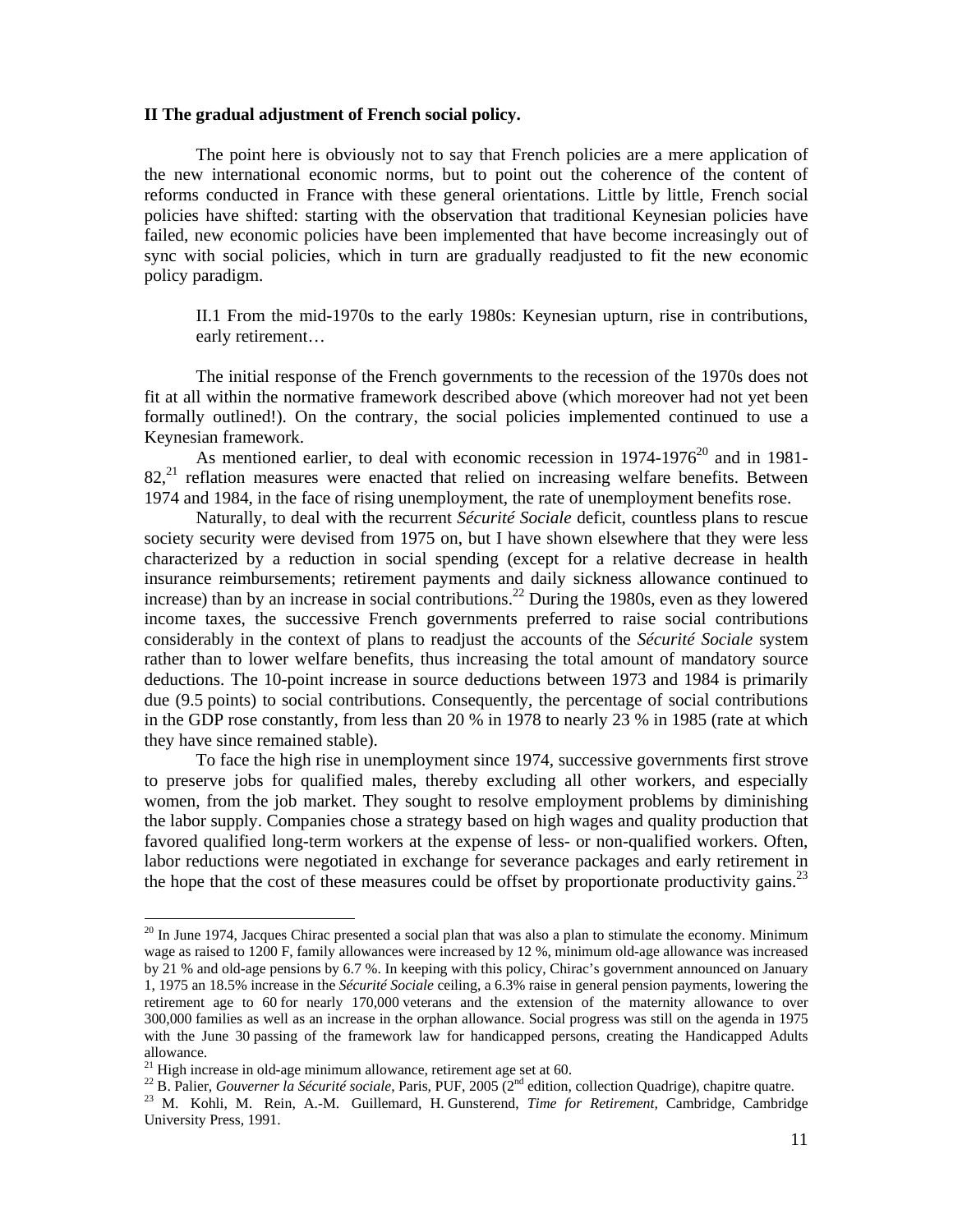These strategies were endorsed by the state, which subsidized early retirement schemes substantially and maintained a high rate of unemployment benefits. It also developed a set of welfare benefits aimed to guarantee a minimal income for people not in the job market. Thus, to withdraw older workers from the job market, $^{24}$  there was a significant rise in early retirements; from 14,000 in 1971 to 84,000 in 1975, 159,000 in 1979, 317,000 in 1981 and 705,000 in 1983.<sup>25</sup> Retirement at age 60 also withdrew older workers from the job market.

Even if after the "pause in reforms" and the "rigueur" policy shift in 1983, an increase in welfare payments was no longer on the agenda, the social policies implemented continued to assume the social consequences not only of the recession but also the new economic policies. As of 1983, reflation measures were no longer used to try to achieve full employment, but it was hoped that the profits made would be used for future investments and ultimately create jobs. While waiting for such virtuous effects of restrictive policies (one of the immediate consequences of which was a rise in unemployment), French social policy fit within the strategy of reducing the job supply characteristic of social protection schemes across the continent. Welfare benefits were intended as "shock-absorbers" for the social consequences of the new economic policy to fight inflation, liberalize capital markets and eventually the job market, and restructure industry (particularly by closing metals industries): the number of early retirements declined only slightly, "social treatment of unemployment" measures multiplied<sup>26</sup> and the *revenue minimum d'insertion* (RMI) minimum income program was introduced in 1988.

It was as if the new economic policy regime, which fit within a new paradigm in the 1980s, had been delinked from the social policy regime, which remained anchored in Keynesian schemas. Three reasons can explain the persistence of this gap throughout the 1980s. First of all, institutional inertia and path dependence made any wholesale reform of social protection difficult.<sup>27</sup> Secondly, as has just been shown, social policies were used to soften the social consequences of economic policy shifts (particularly increased unemployment) linked to the budget and wage rigor policies and industrial restructuring. Thirdly, whereas economic policy was increasingly defined at the European level, social policies remained within the competence of national governments, making it more difficult to define a social policy that was coherent with the dominant economic policies in Europe. The 1990s would however incite the French government to cross a threshold toward the new paradigm of social policy, that of curbing, or even cutting public social expenditure.

#### II.2 The early 1990s: Reduce public social expenditure

It was particularly the new economic context of the 1990s that led France to alter its social protection policy once again in order to implement genuine social spending reduction policies. The common market was virtually completed and European countries were entering the preparation phase to introduce a single European currency as stipulated by the Maastricht Treaty adopted in 1992. This new context seems to have weighed particularly on the continental European countries where social protection schemes are funded by social contributions: more and more economic and political actors believe that the latter weigh too heavily on labor costs, thereby hindering business competitiveness within the common

<sup>&</sup>lt;sup>24</sup> See A.-M. Guillemard, *Le déclin du social*, Paris, PUF, 1986.

<sup>&</sup>lt;sup>25</sup> J. Bichot, *Les politiques sociales en France au XX<sup>e</sup> siècle*, Paris, Armand Colin, 1997, p. 132.

<sup>&</sup>lt;sup>26</sup> These policies were particularly meant to create subsidized jobs for young people and the long-term unemployed which often install the beneficiary populations on the margin of the normal job market.

<sup>&</sup>lt;sup>27</sup> Regarding the notion de path dependence, see B. Palier, G. Bonoli, "Phénomènes de path dependence et réformes des systèmes de protection sociale," *Revue Française de Science politique*, vol. 49, no. 3, June, pp.399- 420.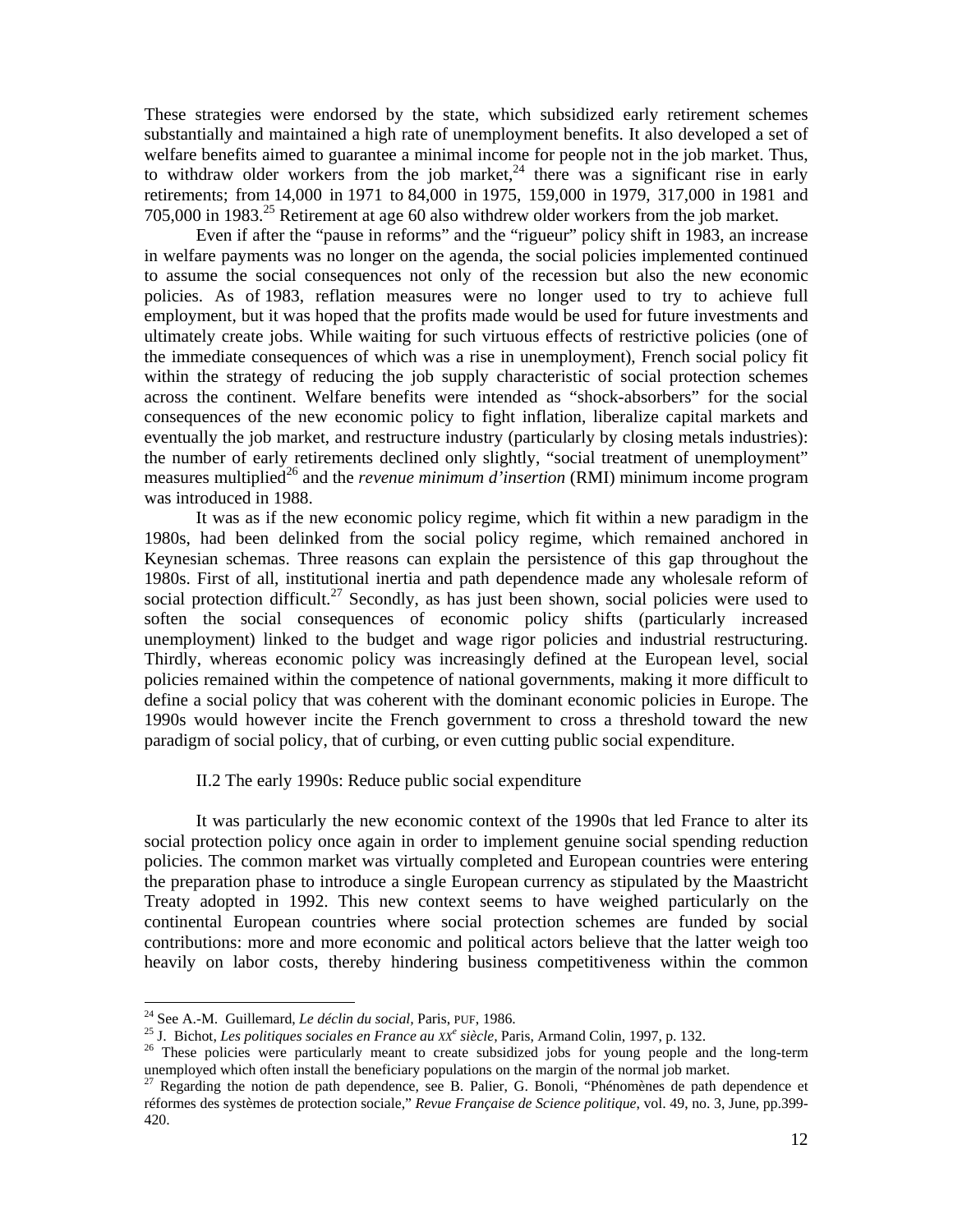market, and so believe they should be curbed. Moreover, Maastricht criteria encourage member states to reduce public deficits and debt, thus encouraging checks, even cuts in public expenditure and social contributions.

In France, the resurgence of unemployment in 1991, the 1993 recession and the "need to respect the Maastricht criteria" starting in 1996 and even more so in 1997 played a significant role in the three main reforms intended to reduce the level of welfare payments: reform of unemployment benefits in 1992, reform of private sector pension schemes in 1993 and the Juppé plan to reform the contributory social insurance scheme in November 1995.

This time, the explicit aim of these three reforms was to curb increases in social spending by slashing benefits. When the single degressive allowance was set up in 1992, the amount of unemployment payments dropped considerably. Moreover, fewer and fewer unemployed were compensated by unemployment insurance: in 1992, 52.5% of all unemployed (in the ILO sense) were compensated by the national unemployment insurance scheme; they were only 50.9% in 1993, 45.3% in 1994, 44.2% in 1995, 43.2% in 1996 and 42.2% in 1997.<sup>28</sup> The consequences of the 1993 reform on the amount of future retirement benefits were not made immediately made clear, but indexing retirement benefits on prices led to a 0.5-point-per-year gap in the level of retirement benefits compared to salaries, and in its December 2001 report, the *Conseil d'Orientation des Retraites* figured that, taking into account all retirement schemes, the replacement rate would drop from 78% to 64% in 2040. In the field of health care, the steady increases in the various co-payments insurees were expected to pay (daily hospital charge, percentage of pharmaceuticals, percentage of medical expenses and fees) gradually reduced the rate of out-patient health care coverage by the basic national health insurance plan.

Given the drop in mandatory social insurance payments, an ever-increasing segment of the population must rely on need-base payments, particularly the minimum social allowances (*minima sociaux*). With the 1992 reform of unemployment insurance, there was an increase from 34,800 beneficiaries of the *Allocation de Solidarité Spécifique* (specific solidarity allowance) in 1992 to 467,000 of them in 1995.<sup>29</sup> For those not even entitled to coverage by the employment compensation scheme, the RMI minimal income scheme, introduced in 1988, comes into play as the last safety net. Thus, the number of RMI beneficiaries rose significantly in 1993 (+21.2% in metropolitan France). In general, the number of minimum social allowance beneficiaries has grown steadily since the early 1980s, from 2.3 million in 1970 to nearly 3.3 million in late 1995, or 6 million people subsisting thanks to some form of minimum social allowance, in other words approximately 15 % of French households.<sup>30</sup> The contracting of social insurance thus reinforces the ever-increasing role of non-contributory payments, reserved for the neediest.

The increase in the number of people directly depending on minimal social allowances (assistance) prompted the development in France of remarks and discussions on the lack of incentive to work and "poverty traps" that social protection mechanisms are said to create. As a consequence, new measures were adopted that aimed to make social protection more conducive to employment.

II.3 The turning point of the 1990s: Favoring the return to employment and activity

One of the main themes around which social policy reorientations were organized in the 1990s was employment and the negative effects social protection has on it. Two elements

<sup>28</sup> C. Daniel, C. Tuchszirer, *L'État face aux chômeurs, l'indemnisation du chômage de 1884 à nos jours*, Paris, Flammarion, 1999.

 $^{29}$  M.-T. Join-Lambert 1997, op. cit. p.576.

<sup>&</sup>lt;sup>30</sup> CERC, 1997, report cited. The figures have remained much the same since then.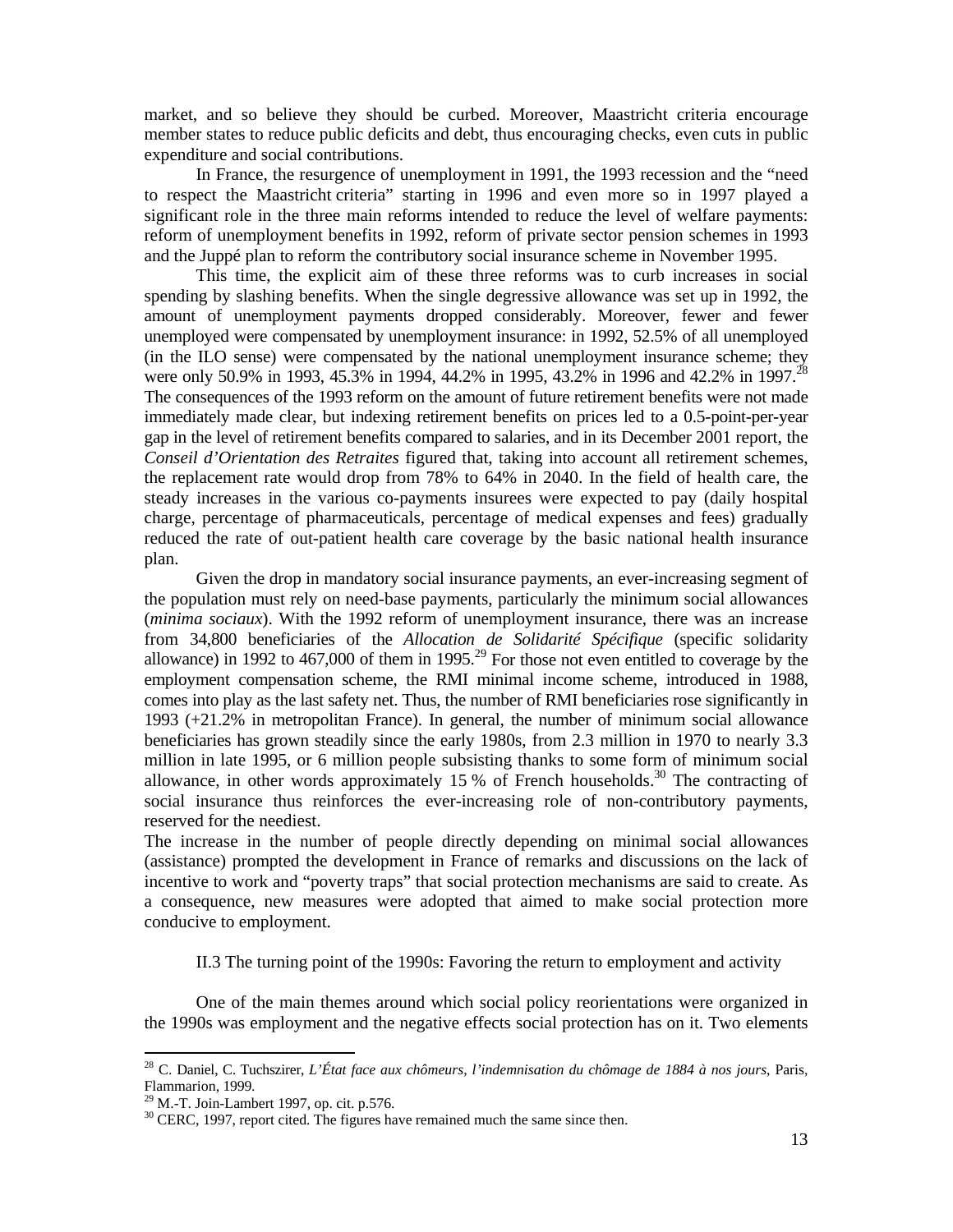were put forward: one is that labor costs are supposedly too high for companies and prevent them from hiring, the other is that welfare payments are too passive (too generous and granted with nothing demanded in return), and thus serve as a disincentive for the unemployed to return to active employment. Two typically supply-sided sets of policies have been developed to deal with this: policies to lower the cost of labor (to increase job offers), and welfare benefit activation policies (to encourage individuals to return to or remain on the job market to stimulate labor supply).

*Lowered social charges.* During the 1980s, a number of economists and employer associations intensified their criticisms of social contributions, claiming that they crippled company productivity and prevented businesses from hiring less qualified workers. Thus, lowering "social charges" would become a primary objective of employment policies in France during the 1990s. This new perspective required altering the way social protection is financed. This change came about very gradually. Policies to lower "social charges" were first targeted very specifically, and later came to apply to all lower wages. To make up for the drop in receipts induced by these policies, new tax sources were devised and/or raised (particularly taxes on tobacco and alcohol). In 1990, a major innovation was introduced with the creation of the *Contribution Sociale Généralisée* (CSG), a tax (deducted at the source) on all income, including indirect income and income on capital, and earmarked for social expenditure. It was originally set at a low rate (1.1% of income), but was later raised considerably higher (7.5% of income as of 1998).

Between 1993, when large-scale lowering of "social charges" was undertaken in the context of the five-year law on employment, and 1995, when a plan was launched to expand the general social contribution (CSG), a threshold seems to have been crossed leading to a deep-seated transformation in the funding of certain areas of social protection. Gradually taxes were to play an increasing role in social protection financing, particularly as regards non-contributory payments such as sickness, family allowance and minimal social allowance payments: whereas social contributions represented 80% of the funding of welfare benefits in the early 1980s, they had dropped to two-thirds by the early  $2000$ .<sup>31</sup> In keeping with the objective of lowering labor costs, the structure of social protection funding was thus considerably modified, thereby changing the type of solidarity that comes into play (from work-related solidarity to a more targeted "national" solidarity) and the legitimacy of social protection actors (funding through contributions was associated with management by the social partners; funding via taxes involves management by the state).

*Activation policies.* Employment policies have also been affected by a change in paradigm. Throughout the Keynesian period, unemployment was primarily analyzed as having collective causes (slump in economic activity that could be largely compensated by stimulating demand); unemployment benefits were perceived as an entitlement earned by prior payment of contributions and as a means to buoy individuals' consumer capacity until they could find another job, thus preventing any economic recession from sliding into the sort of disaster that occurred in the 1930s. In other words, they were automatic stabilizing mechanisms. During the 1980s, a new interpretation of unemployment would win over people's minds, particularly because the previous analyses turned out to be incapable of explaining why reflation policies in the early 1980s had been unable to lower unemployment. The new interpretation would focus the analysis not longer on demand, but on job market supply factors: excessive labor costs, structure of the incentives created by legislation and welfare benefits. From a vision in which unemployment was primarily perceived as linked to collective causes and therefore involuntary, there has been a shift to an analysis of unemployment as resulting from individual causes, thus viewed as voluntary (individuals

 $31$  See B. Palier, 2005, op. cit. chapter 7.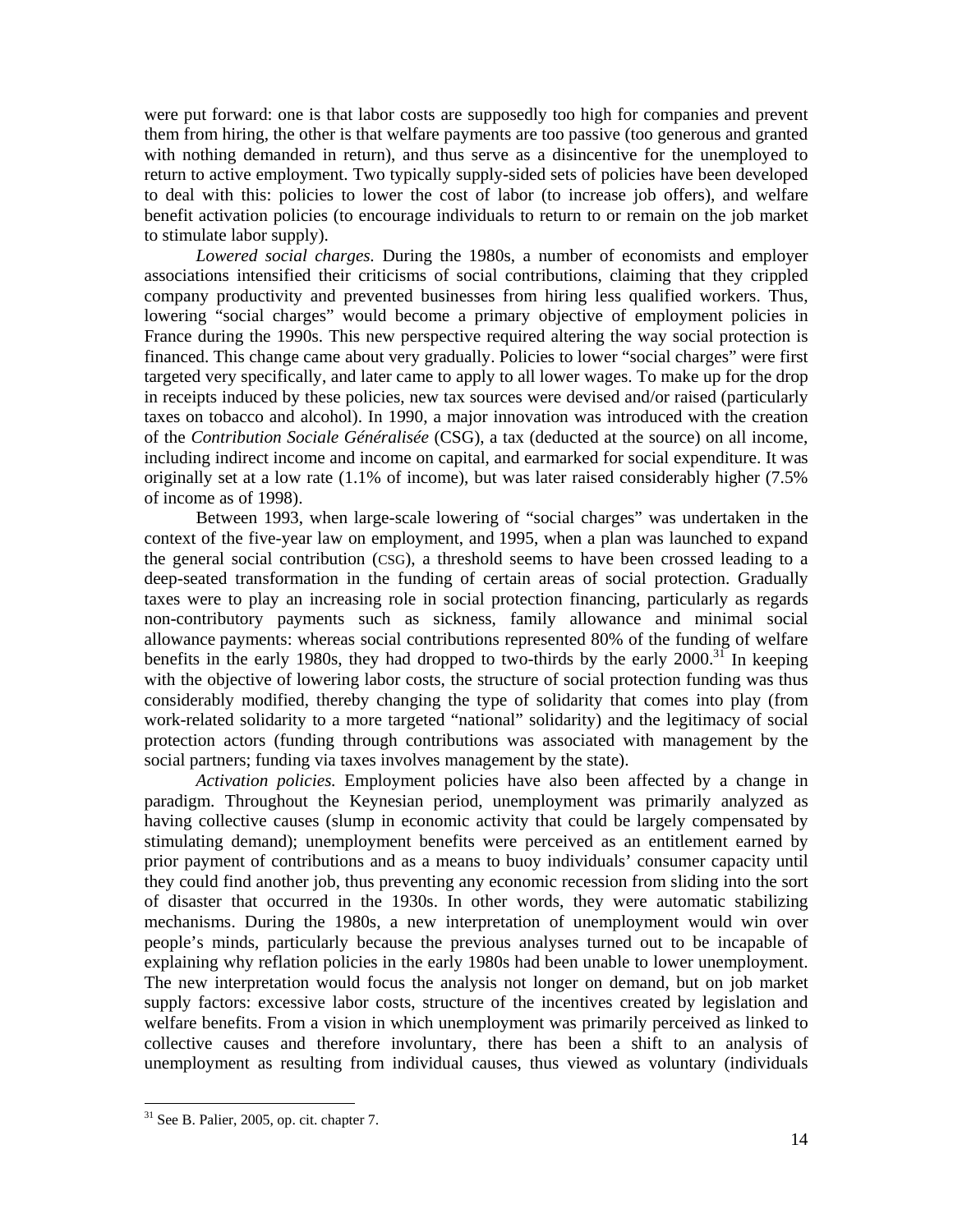prefer to receive unemployment benefits for doing nothing rather than working). In the wake of these new conceptions, new policies would gradually be developed, based on the activation of social policies.

The initial measures in the late 1980s aiming to foster activity of the unemployed first applied to young people and the long-term unemployed. They were later expanded with the RMI in 1988 (a job search agreement describing the beneficiary's activities conditioned remittance of the payment). They started to affect unemployment insurance in 1992 (when a new single degressive allowance (*allocation unique degressive -*AUD) was set up on the grounds that an allowance should not be paid for too long a period so as to encourage the unemployed to seek reemployment faster). Activation was finally implemented across the board with the 2001 reform of unemployment insurance schemes, the allowance paid was changed from an unemployment benefit to a job-seeking allowance (*allocation pour la recherche d'emploi* - ARE), which was necessarily accompanied with a return-to-employment action plan signed by the beneficiary (*plan d'action pour le retour à l'emploi* - PARE).

In addition, still on the basis of the idea that unemployment is voluntary (people "prefer" not to work if benefits will allow), a new measure aiming to foster employment was introduced in 2001, the "employment bonus," which aimed to "make work pay." This is a negative tax paid only to people who work, but for a low income, and the objective of which is to provide an incentive for individuals to work (in other words, they earn more by working than staying home and receiving unemployment benefits).

Through these changes in the financing of social protection, unemployment insurance and employment policies, it is possible to perceive a more global change in social protection, which, instead of stimulating demand as in the past, has gradually turned toward supply. Welfare benefits were previously perceived at the collective level as a means of buoying economic activity by encouraging individual consumer capacity (demand), and, at the individual level they were perceived as an entitlement acquired for having paid social contributions deducted from wages (wherefore the concept of deferred wages). More and more, at the collective level, public social expenditure is perceived as a cost for the economy (well illustrated in the notion of social "charges" used to refer to source-deducted social contributions) that must be curbed, and at the individual level, the new welfare benefits introduced appear less as the quid pro quo for past activity during which contributions were paid, but as the quid pro quo for current activity (job search, training) or future activity (reemployment).

Two other areas of social protection have also been affected by this new ambition to make welfare benefits encourage individuals to return to work or remain in the job market: pension reform (in part) and policies aiming to reconcile family life and work life.

Aside from natalist and/or feminist preoccupations, family policies are increasingly marked by an employment policy concern aiming to guarantee a higher employment rate for women, enabling them to reconcile family life and work life. Several measures (parental leave, increase day care facilities, reforms in the new child allowance (PAJE)) are marked by this concern, which for many will be one of the major social policy issues of the future.<sup>32</sup>

In a demographic context increasingly characterized by an imbalance between the active and retired population, this new orientation has also affected pension reforms, particularly since the measures taken in 2003 with the "Fillon law." They basic idea was to make employees work longer. This is why the reform provided for a reduction in pension if a worker wants to retire before the required number of years (40 years for everyone beginning in 2008, 41 years starting in 2012) and a premium rate if the worker chooses to work longer than required. At the same time, measures were enacted in attempt to curb significantly the

<sup>32</sup> See Esping-Andersen (ed.), 2002, *Why We Need a New Welfare State*, Oxford, Oxford University Press.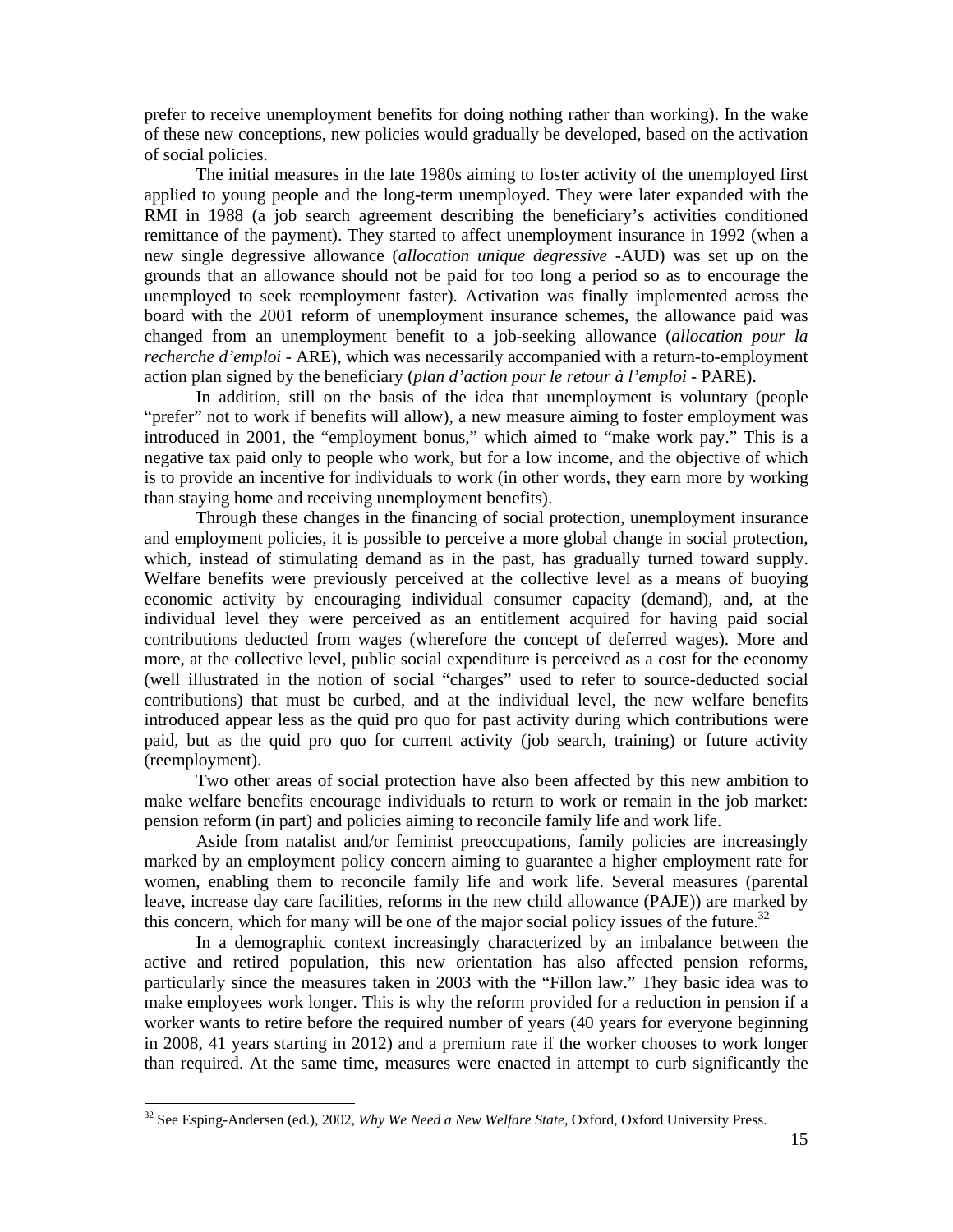rise in early retirements, once viewed as the preferred instruments to complement economic reorganization. Here, with regard to the preferred policy orientations of the 1980s, a full turnaround has clearly been made.

#### II.4. We are all supply siders now!

With the development of these new activation measures, it is obvious that in France, like in other countries, the aim of welfare benefits is changing as social policies are put in service of supply.

Before, the aim was to guarantee a substitute income for people who could no longer work, temporarily or permanently, in other words to allow citizen-insurees to not be entirely dependent on market forces (particularly the labor market) for their income (decommodification). Payments were then designed as a guarantee, an entitlement earned by making contributions at the source. This conception has more and more frequently been qualified as "passive" (receiving payments for doing nothing). The new conception seeks to "activate" social expenditure. Payments are no longer an entitlement, they no longer intend to achieve a decommodification of individuals, but are instead designed to act on their present and future behavior, encouraging them (sometimes obliging them) to adapt certain behavior, in particular to return to the job market. With the development of supply-side social policy aiming to foster a return to the labor market, welfare benefits serve today to achieve a recommodification of individuals. Welfare benefits should allow a high level of employment not by buoying household consumption, but by giving people incentive to work as much as possible.

More generally, the aim is to create a favorable environment for private sector commercial companies and activities. The decrease in social "charges," wage control and new means of financing social protection such as the CSG (which does not burden companies but only households) have been developed to enable businesses to make or increase their profits (tomorrow's investments and day-after-tomorrow's job creation according to the new dominant economic concepts). Some social protection activities are increasingly designed as privatizable economic activities, that may be in a position to contribute to the development of post-industrial economies: pension funds, capable of attracting and developing investments; health care activities, either in medical research or insurance (a high added-value industry) or patient health care (activities not likely to be relocated). International organizations encourage governments in post-industrial countries to develop private social protection activities.

France has embarked on this path not only by organizing the development of retirement savings through tax incentives (*Plan d'épargne retraite populaire* introduced with the Fillon law) but also by gradually encouraging private organizations (mutual companies and insurance) to assume certain health care expenditures. We know for instance that the *Sécurité Sociale* reimbursement rate for outpatient health care in France is rapidly declining, thus paving the way for "rampant privatization."<sup>33</sup> Last, with the development of personal social services that will hopefully develop new job pools, but commercial in nature (instead of public service jobs or jobs created by the social economy sector), as illustrate recent measures to encourage this type of activity, such as the introduction of *Chèques emplois services universels* in 2005.

The French social protection system has thus gradually been put in the service of business competitiveness (decrease in social "charges," development of private social protection activities), the state (decrease in source deductions, control over the rise in public

<sup>33</sup> P. Hassenteufel, "Les réformes des systèmes de protection maladie entre libéralisation et étatisation," *Revue internationale de politique comparée,* vol. 5, no. 2, Summer 1998, p. 335.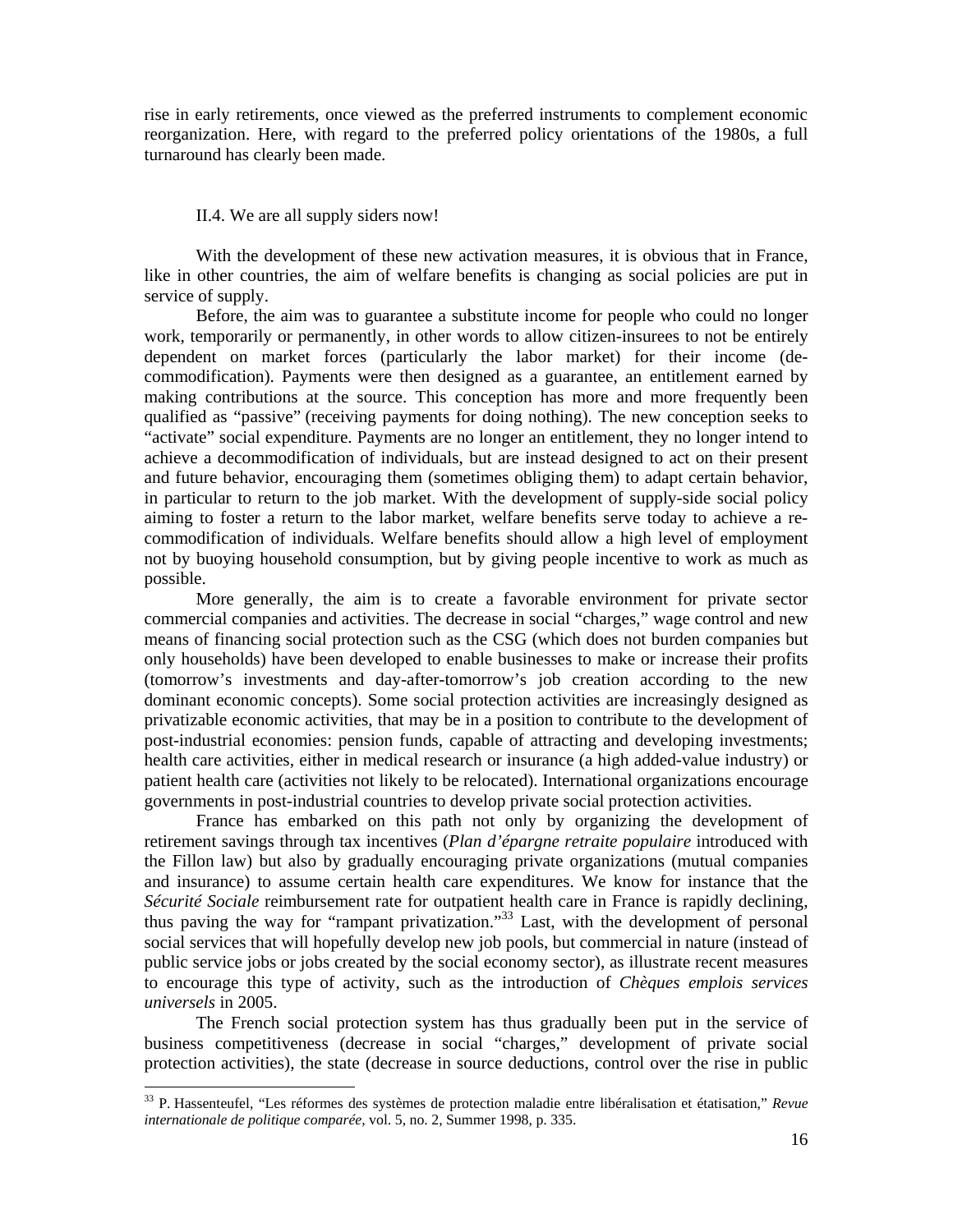social expenditure), and individuals (activation policies). It should gradually allow new economic activities to develop (especially pension funds, insurances, and medical research, as well as personal services). Should this lead to the conclusion that the French social protection scheme is becoming more and more neo-liberal? There are indeed similarities to be found in the changes noticed with the dominant practices in the United States and Great Britain. These adaptations to the new economic context can nevertheless also be identified in other countries as well, without going through the Caudine Forks of neo-liberalism. Naturally the Scandinavian countries come to mind, where social protection reforms have at once helped restore their economy's competitive edge, decreased unemployment but also maintained a far higher level of solidarity and equality than in other western countries. It is perhaps because in these countries social protection reforms were planned and negotiated well in advance, being the object of collective deliberation not only to adapt social policies to the new economic context but also to meet new social needs and make them the instrument for investing in the future. If France wants to avoid taking the liberalization of its social protection scheme too far, it would probably do well to make more explicit the underlying movements that buoy the main reforms undertaken thus far, and thus allow it to seek new, social and legitimate paths for social protection.